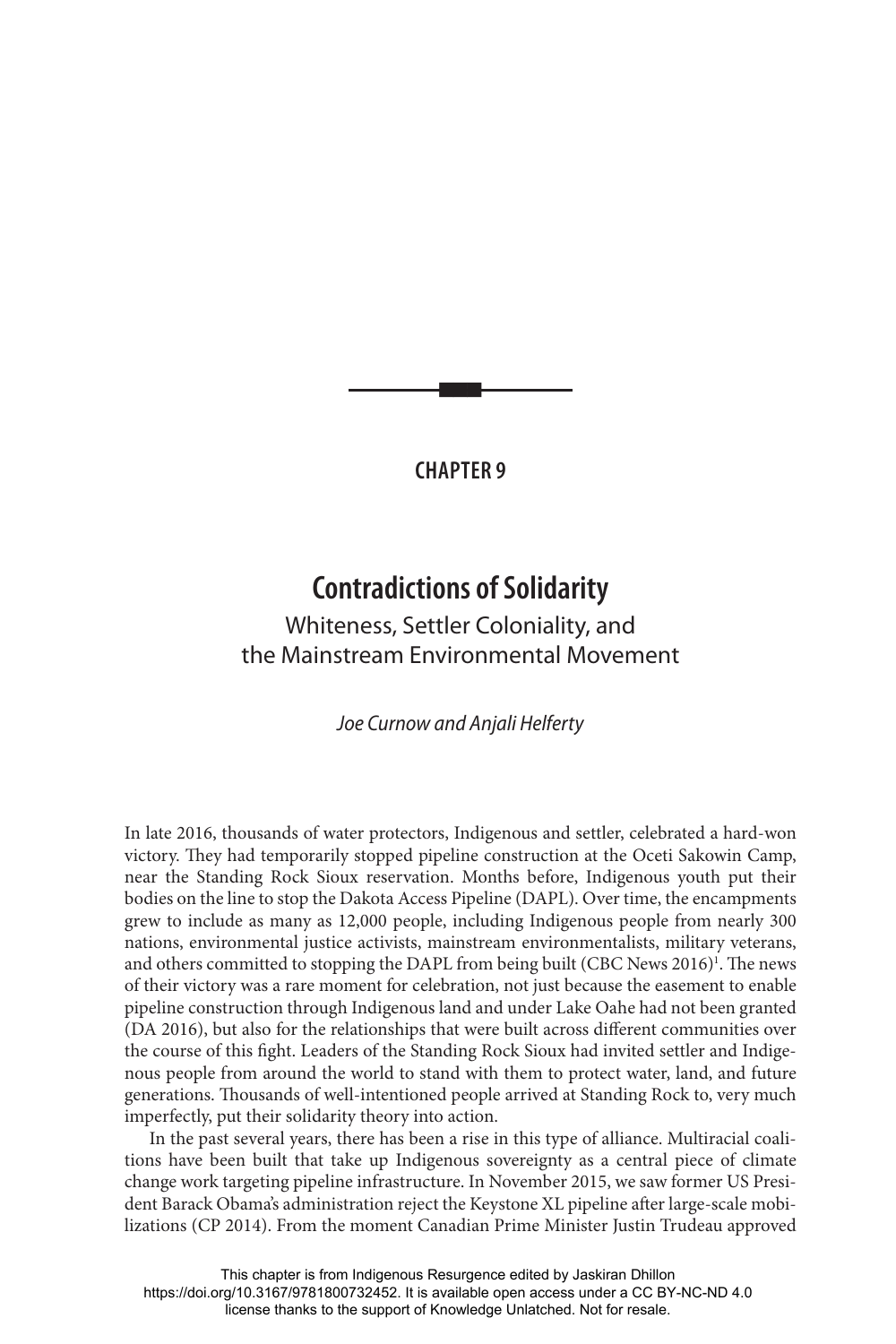the Kinder Morgan pipeline in November 2016 (Tasker 2016), Indigenous peoples and environmentalists have promised to block pipeline construction through legal strategies (TWNSLT 2016) and legislation (Harrison 2016), as well as mobilizations, encampments, and other direct action strategies (Hudema 2016). These partnerships are significant in that they bring together historically distinct social movements: the mainstream environmental movement, the environmental justice movement, and Indigenous resurgence and sovereignty movements. They represent the potential for a shift toward reconciliation and solidarity,<sup>2</sup> rooted in critiques of settler colonialism and racialization.

The anti-pipeline alliances and other land-based fights have forced mainstream environmentalists to confront the racialized and colonial implications of environmental work. For some, though certainly not all, it has decentered white, settler approaches to environmentalism. Yet, even as these campaigns have grown and often thrived, the relationships are difficult to navigate as different ideas about the environment and its relationship to settler colonialism and racialization surface. Different ways of knowing and being, different relationships to land and community, different exposure to risk, and long histories of mistrust have created a difficult environment for reconciliation work. Indeed, Indigenous people reflecting on their experiences at Standing Rock noted the challenges of working with settlers. White settlers who were unfamiliar with the histories of settler colonialism and racialization and were unprepared to recognize and check their own Eurowestern ways of knowing and being, or often inadvertently perform white saviorism, proved to be particularly problematic (Cram 2016; Gray 2016; O'Connor 2016).

We are interested in how settlers do solidarity in these spaces. In this article, we start by situating environmental activism as a white, settler space. We then recognize the racialized history of the environmental movement in the United States and Canada, pulling together histories of colonial and racializing processes that have defined the mainstream movement as a default white space. We look to theories of solidarity to examine the ways in which solidarity resists and reproduces processes of racialization, colonialism, and whiteness, exploring the contradictions of solidarity work. In our conclusion, we argue that the contradictions of racialized and colonial solidarity do not preclude settler attempts to do solidarity work. We encourage settlers and white people to deeply engage the contradictions of solidarity while continually working to understand and challenge racialization and settler coloniality within the environmental movement.

#### **Whiteness and Settlerhood in Environmentalism**

Mainstream environmentalism has historically been a white, settler space. The term settler "denaturalizes and politicizes the presence of non-Indigenous people on Indigenous lands, but also can disrupt the comfort of non-Indigenous people by bringing ongoing colonial power relations into their consciousness" (Flowers 2015: 33). The term recognizes different people's responsibilities and culpability/complicity in the colonial project. There is debate over the use of "settler," as it can collapse the different histories and responsibilities that differently positioned non-Indigenous people carry (Byrd 2011; Lawrence and Dua 2005; Sharma and Wright 2008). We agree that specificity is critical to communicating about the different responsibilities and differential access to power and privilege settlers have. At the same time, like Sherene Razack (2015) and Jaskiran Dhillon (2015), we stress that any move to account for that complexity must not eclipse "what it means to live in a settler colonial state, [where] people of color and white settlers alike must confront our collective illegitimacy and determine how to live without participating in and sustaining the disappearance of Indigenous peoples" (Razack 2015: 27).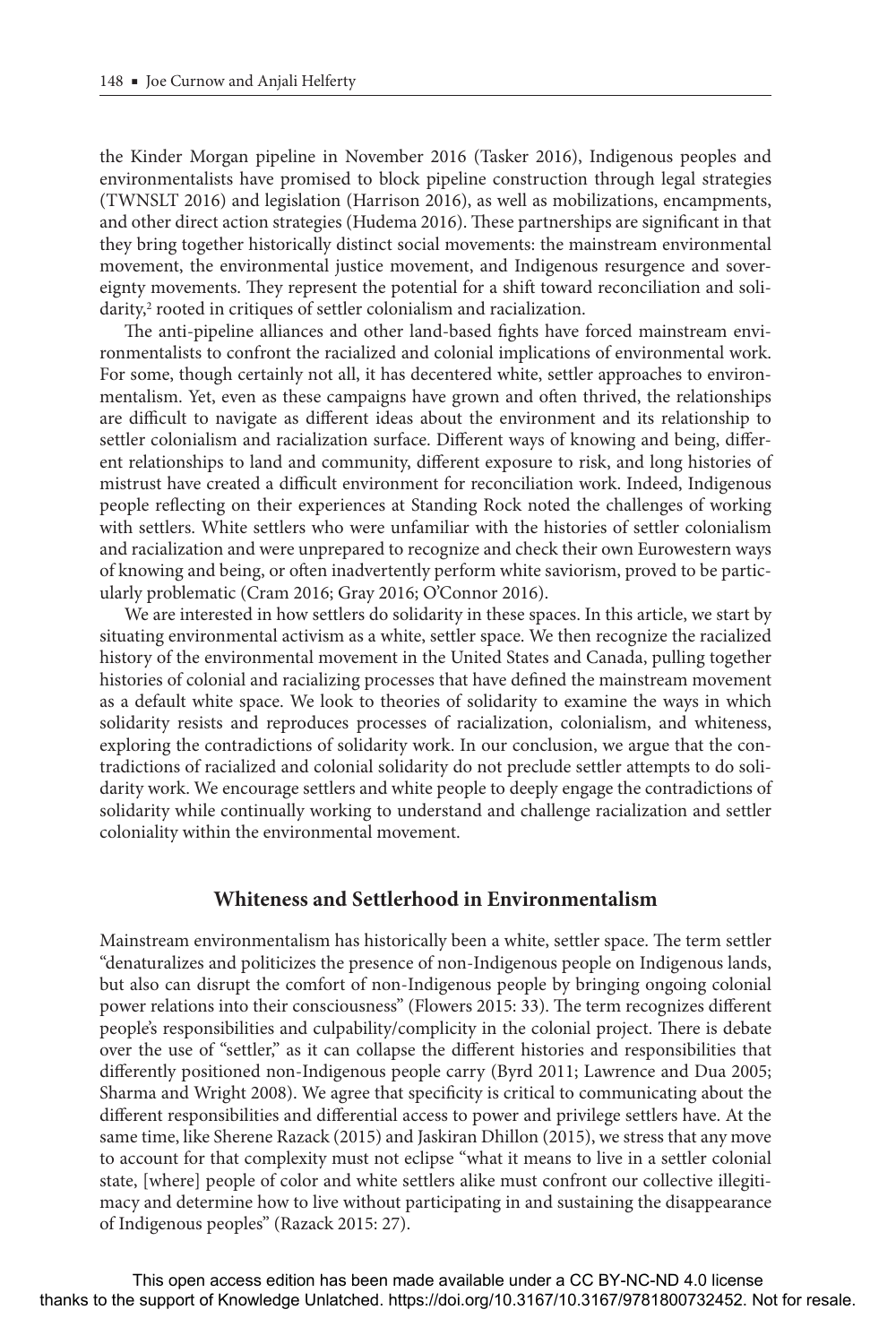In this article, we theorize the complexity of how settler environmentalists might navigate racialization and colonialism in order to do solidarity, especially in a movement that has been so thoroughly marked by (and critiqued for) whiteness. Mainstream environmentalism, which in itself encompasses work ranging from raising awareness about ocean acidification to participating in a tree sit, includes settlers of color, and they/we are implicated in the settler colonial project as well, though differently. However, the existence of diversity does not preclude the domination of white culture (Ward 2008). Our goal in using particular terminology is to stress the role that whiteness plays in the mainstream environmental movement, understood through the logics of racialization and settler colonialism simultaneously. We are not trying to erase or collapse social relations or experiences. Throughout this article, we are thinking about the ways in which racialization is enacted and resisted and enacted through resistance—within a white, colonial movement.

So how do settlers do environmentalism differently? How might we engage in decolonial, antiracist solidarity? Coming out of our long history of a racist and racializing movement and immersed in dominant social relations, how might mainstream environmentalists rethink our movement and our participation in solidarity? We arrive at this work as activists who worked in the environmental and global justice movements for more than a decade before coming to academic research. As scholars, we have been surprised at the lack of literature that acknowledges the whiteness of the mainstream environmental movement head-on, since this is a widely understood critique in the movement. As settler activists,<sup>3</sup> our experience in movements drives our questions, as we seek to understand how activists, and environmentalists in particular, can learn to do solidarity in the context of racialized, colonial social relations. We take up this work not to be unsympathetically critical but to contribute to greater awareness of the ways in which solidarity frameworks can reinscribe racialized and colonial dynamics even as they seek to overcome them.

#### **Environmentalism as a White, Settler Movement**

In this section, we give a brief overview of the history of the mainstream environmental movement in Canada and the United States. Rather than providing an in-depth history of the movement(s), $4$  we focus on aspects that build environmentalism as colonial. We also provide greater detail on the mainstream environmental movements than on Indigenous or environmental justice movements, since we are problematizing racialization and settler colonialism in the mainstream movement.

Some historians locate the beginnings of Western environmentalism within the colonial project, explicitly tying it to dispossession and imperialism. Richard Grove (1996) links early versions of environmentalism explicitly to colonial expansion, starting from techno-administrative projects within the colonial apparatus of the East India Company, along with its Dutch, German, and French analogues. Scholars have also tied environmentalism to the theological-pastoralist reaction to the enlightenment (Worster 1994); revolutions in the organization of agricultural and extractive capital (Henderson 1998); vigorous and sometimes violent disputes over evolving and precarious land tenure relations (Mitman 1992); the invention of "recreation" and labor discipline in the nineteenth century; and the financialized booms, busts, and crises of westward rail expansion and settlement, abandonment, and resettlement of the hinterland of the Americas (Kohler 2013). These historians situate what we would understand as environmentalism within racialized colonial logics that use environmental discourses as a ruse for the expansion of capital, the dispossession of Indigenous peoples, and the exploitation of slaves and workers. This legacy is important to acknowledge, as it is often unwittingly woven through the ideologies of the environmental movement today.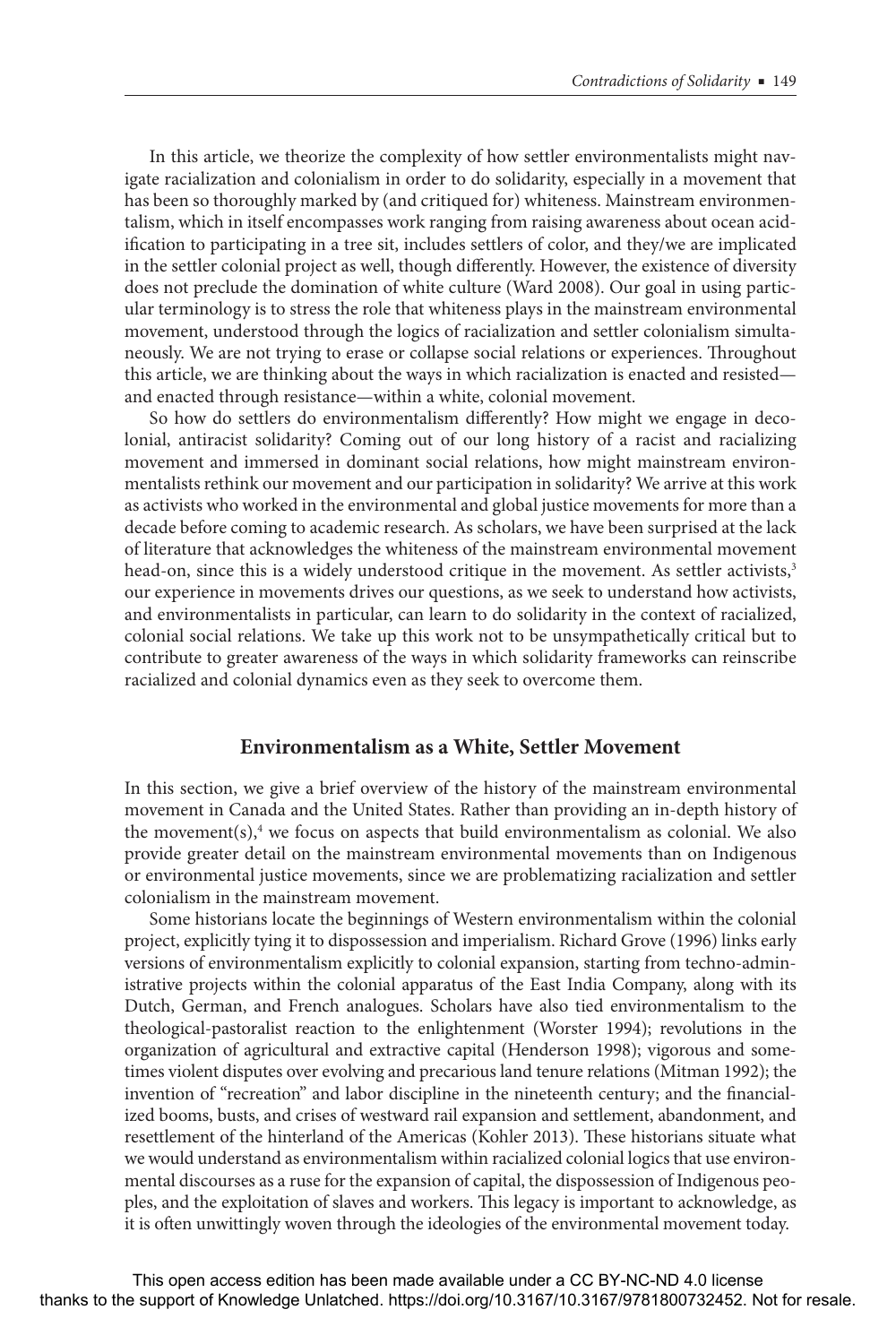While the implied virtuousness of conservation work in the present can make it seem unrelated to the violence of settler colonialism (Isaki 2013), these roots of modern mainstream environmentalism continue to impact the movement. From the beginning, conservation was tied to racist, sexist, and classist notions of wilderness protection in order to serve urban, bourgeois, white men's desire to construct themselves as rugged frontiersmen (Aguiar and Marten 2011; Collier 2015; Thorpe 2011). Claims of ownership over "wild" spaces were used to justify land theft based on the concept of terra nullius—that land was empty and available for the taking. The ideological underpinnings of terra nullius, which cannot be separated from the larger project of Indigenous dispossession and erasure (Dowie 2011), are foundational for conservation movements today that "protect" land through separation from people living with/on it. Tens of millions of people have been displaced by conservation efforts, and conservation organizations have failed to effectively respond to widespread criticism of their efforts on human rights grounds (Agrawal and Redford 2009). Even the official doctrine endures: it was only in 2014 that terra nullius was declared invalid in Canada (Fine 2014), and the 1964 US definition of wilderness from the Wilderness Act as "an area where the earth and its community of life are untrammeled by man, where man himself is a visitor who does not remain" persists to this day (Dowie 2006).

In recent decades, environmentalism has shifted and grown to include ecological approaches combating pesticide use; fighting toxic waste contamination; launching Earth Day; protecting endangered species, especially whales, and forests; fighting the seal hunt; and promoting recycling and ethical consumerism. Most recently, mainstream movement has taken up the discourse of climate justice (Curnow and Gross 2016; Goodman 2009) to respond to critiques that the climate movement has ignored the disproportionate impact of climate change on communities of color, especially postcolonial coastal states, that have been severely impacted for years (Adger et al. 2006; Our Power Campaign n.d.). In this context, many climate activists have looked to bridge environmental justice ideas with climate activism. However, in the context of mainstream environmentalism, this shift often remains largely semantic, with many of the policy solutions that are advocated for staying at the level of technocratic management of fossil fuel emissions.

#### *Environmentalism and Indigenous Peoples*

Attention to relationship between peoples and lands is one of the coordinating worldviews common to many Indigenous peoples (Little Bear 2000). These worldviews are nation and place specific, and Indigenous scholars continue to document theories, teachings, and land/ water-based practices (Atleo 2010; Basso 1996; Borrows 1997; Fermentez 2013; Hill 2017; LaDuke 1999; McGregor 2004; Simpson 2014; Todd 2014; Whetung 2016) in ways that center sovereignty and relationships to land and water but that are not typically considered within the environmentalist canon. Tsimshian and Nuu-chah-nulth scholar Clifford Atleo argues that environmentalist ideas of preservation and conservation are incongruous with an Indigenous worldview (2010), as the logic of needing to protect the land from humans/ oneself is nonsensical within Indigenous teachings and practice. Rather than highlight the differences in worldview, however, we want to stress that these are not ideas about the land existing in parallel. Nishnaabe scholar Madeline Whetung argues that "colonial land relations have settled over top of Indigenous land-based relations, not beside them" (2016: 11). These are layered ideas, with colonial ideas about land, place, and environment emerging on top with the effect of disappearing Indigenous intelligences. Environmentalism contributes to Indigenous erasure and dispossession by perpetuating colonial relationships to land.

The mainstream environmental movement has also often used Indigenous people as props rather than engaging as partners. As early as the 1970s, mainstream environmentalist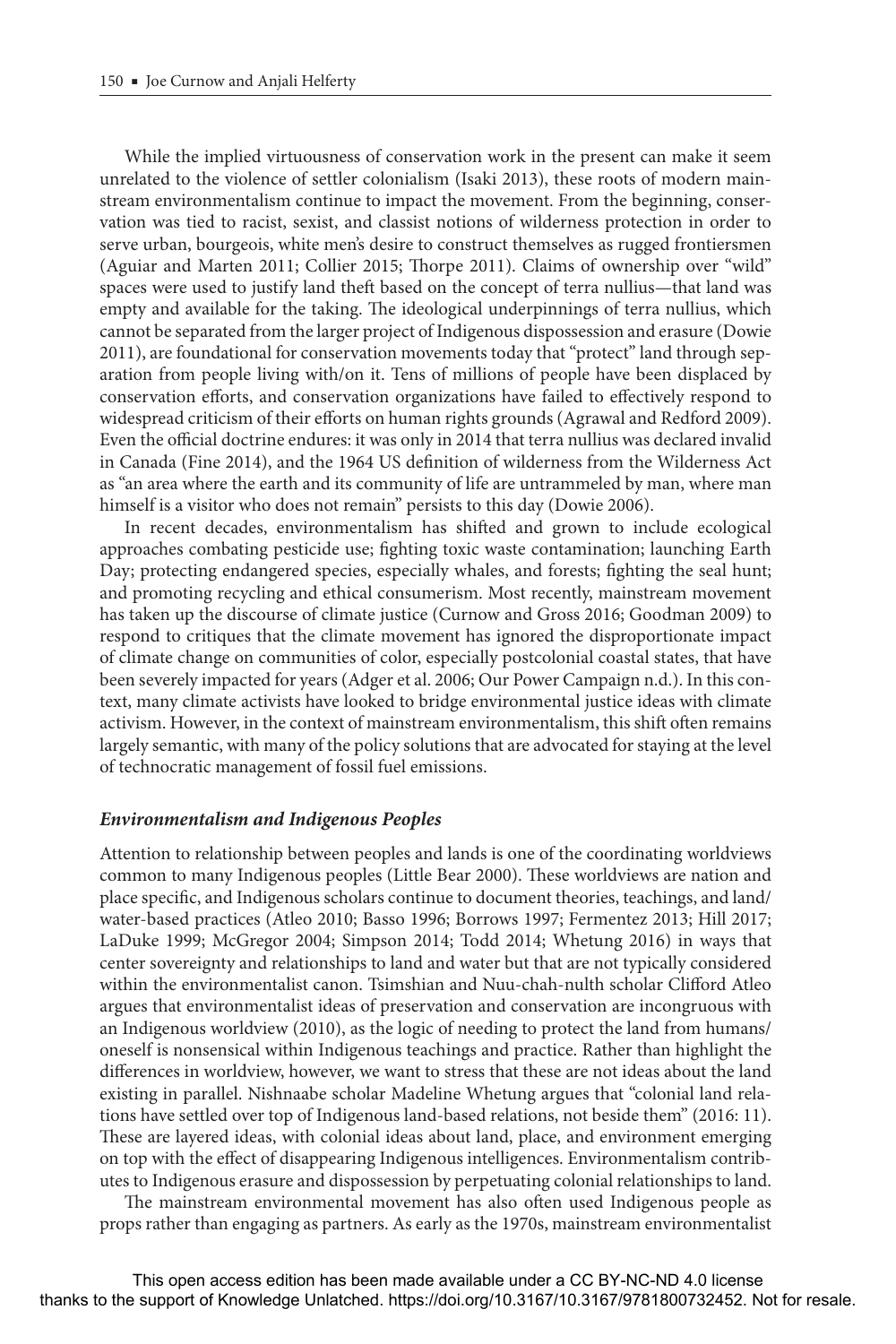organizations aired ads featuring "the crying Indian" to promote antipollution campaigns (Krech 1999), deploying racialized images of Indigenous people as noble yet powerless victims of environmental degradation. This image of the "ecological Indian," which simultaneously creates an equivalency of Indigenous peoples with nature and asserts Indigenous nonuse of it (Harkin and Lewis 2007), has been strategically taken up by environmentalists in providing an argument against contemporary Western industrial society and a romanticized view of the past (Nadasdy 2005; Willow 2009). It is within this same trope, however, that colonialism is made invisible and settlers can become the rightful stewards of the land. The "ecological Indian" can only exist in the absence of modern Indigenous people, since it harkens back to a time before the present, implying that Indigenous people and nature are both currently disappearing/disappeared (Ray 2013). Mainstream campaigns have also clashed directly with Indigenous people's livelihoods, most notably in Canada in the case of the campaign against the seal hunt (Arnaquq-Baril 2016; Kitossa 2000).

Understandably, Indigenous peoples have not taken up the frame environmentalism offered. Instead, Indigenous environmental work in Turtle Island has often taken place within sovereignty movements, where returning the land or managing extraction fits within a larger decolonial frame (LaDuke 1999; McGregor 2004; Varese 1996; Whetung 2016). Recent examples of this work include the mobilization around Standing Rock, an ongoing blockade at Unist'ot'en against oil exploration, and opposition to fracking at Elsipogtog First Nation. Indigenous communities are claiming their rights to refuse and rejecting bids for recognition by the settler colonial state. Instead, they are drawing on arguments rooted in sovereignty.

#### *Environmentalism and the Environmental Justice Movement*

In contrast, Black and Latinx organizers started naming their work environmental justice (Bullard and Wright 1987; Taylor 1997). The environmental justice movement defined itself by its attention to relations of racialization and class and explicitly disidentified with the environmental movement. Much work of the environmental justice movement has focused on the health of communities in relation to environmental hazards. The movement has grown astronomically in recent decades, and there is extensive academic work documenting environmental racism and resistance (Bullard 1993, 2000; Cole and Foster 2001; Pulido 2000; Taylor 2000, 2014).

In contrast, the mainstream environmental movement has prioritized campaigns that ignore the disproportionate racialized and classed impacts of environmental damage, particularly in the siting of toxic waste (Bullard 2000). Campaigns have prioritized solutions that reproduce colonial relations of exploitation and dispossession, like buying up tracts of rainforest (Cox and Elmqvist 1993; Lizarralde 2003) and UN REDD+ (Reducing Emissions from Deforestation and Forest Degradation in Developing Countries) strategies (Cabello and Gilbertson 2012), which locate the solutions to environmental damage caused by those in the Global North in the Global South. These approaches to carbon credits allow wealthy Northerners to buy the "right" to pollute more, while Southerners have land use dictated and constrained in specific ways in order to "make up for" pollution generated in the Global North. For decades, mainstream environmentalist organizations have faced public criticisms for these approaches, yet they have largely continued to frame the goals of the environmental movement in narrowly constructed, technocratic, and dehistoricized ways.

This brief overview of the colonial and racist roots of environmentalism in Canada and the United States may be atypical conversations within mainstream environmentalism. However, it is a history that environmentalists need to acknowledge and engage with in their present-day work.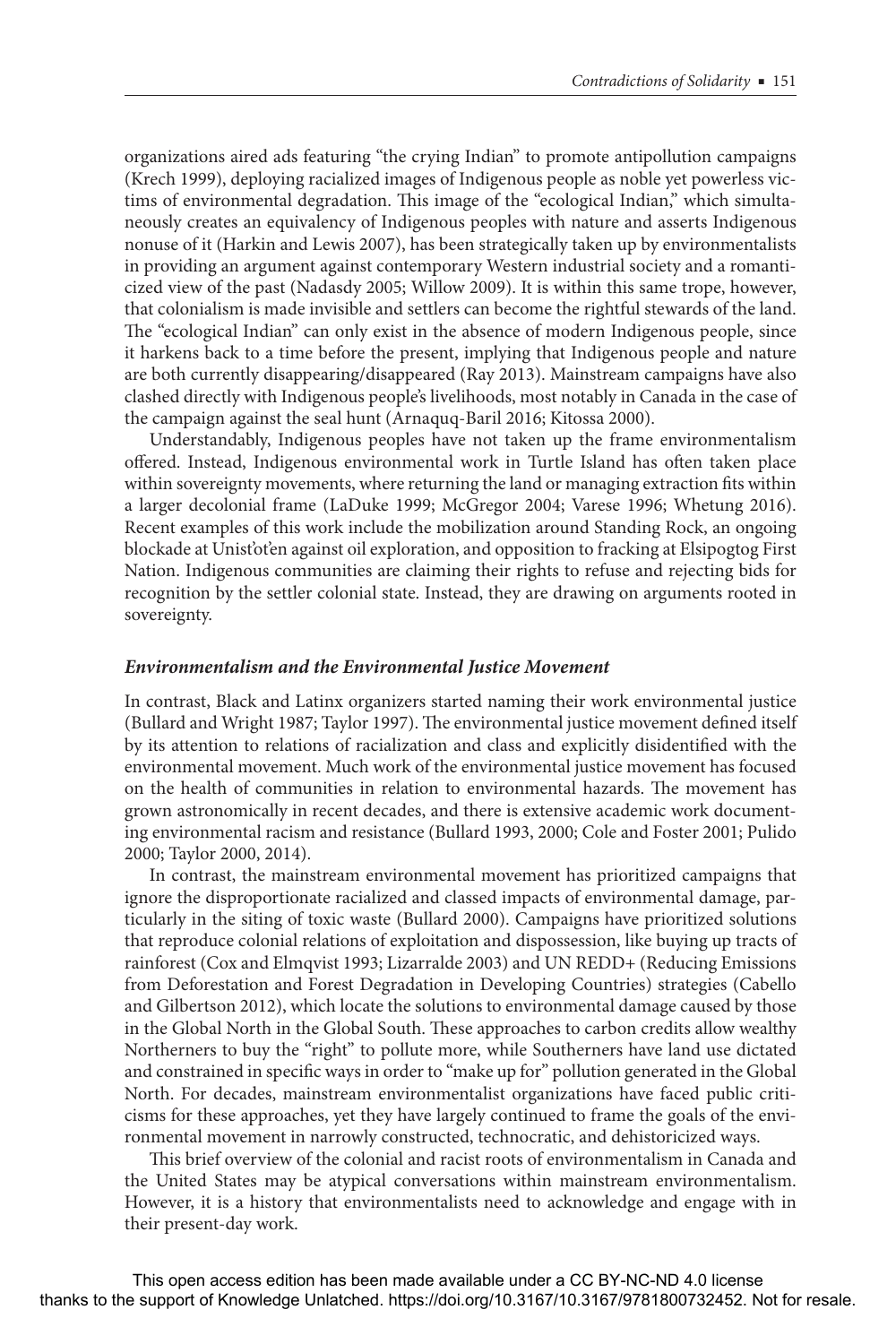#### *Environmentalism and Solidarity*

Solidarity is not a foundational element of the environmental movement. Despite this, over the last decade we have seen a rise in discourses of solidarity as movement participants strive to meet the critiques stemming from racialized and colonized communities about the limits of environmentalism. One way this has been mobilized is through coalitions. Environmentalists have also turned to the possibilities of work in solidarity in an effort to enact the principles of climate justice, centering coalitional work that takes on broader social relations than the environmental movement has tended to engage in the past. Environmental coalitions have varied widely based on their context but have often included coalitions on anti-logging campaigns (Takeda and Røpke 2010; Willow 2012), anti-pipeline work (Bradshaw 2015), and labor rights (Frundt 2010; Mayer et al. 2010; Obach 2004; Rose 2003).

Coalitions between environmental groups and other social movement or labor organizations are often complex because of differing reasons for organizational involvement in a particular issue. However, these coalitions are possible and have been particularly successful on a more local scale where members experience the same social and environmental impacts (Mix 2011) or between groups that have a common local target and put effort into generating mutually supporting narratives (Black et al. 2016). Other successful collaborations have taken place between Indigenous and non-Indigenous communities that are geographically proximate and therefore have a common interest in a particular local effort (Sherman 2010) or between Indigenous communities and a group created for the explicit purpose of working in solidarity (Da Silva 2010; Land 2015). That said, even in the context of coalition efforts, environmental organizations may take up colonial or paternalistic behaviors (Pickerill 2009).

While there are examples of productive and generative solidarity work from within the environmental movement, research also documents how fraught these relationships can be. For example, activism around Clayoquot Sound in the early 1990s stemmed from Nuu-chah-nulth sovereignty work to assert sustainable forest management, with environmentalists joining that campaign to protect "pristine wilderness" (Braun 2002) from deforestation. This is one of the most cited examples of environmentalist-Indigenous solidarity, yet Nuu-chah-nulth community members and researchers have argued that the campaign was neocolonial (Atleo 2010; Braun 2002). The collaborations were contingent and short lived; not long after the campaign, the Nuu-chah-nulth asked Greenpeace to leave because of conflicting goals, tactics, and epistemologies (Atleo 2010; Braun 2002). Across these stories, we can see the challenges that coalition work poses as different political commitments, cultural resources, and access to power come into tension. These instances show us how philosophies and practices of solidarity can be contested and contradictory, as well as fluid and flailing.

#### **On Solidarity**

Given the racialized and colonial history of the mainstream environmental movement, it is particularly interesting that academic discussions of solidarity in the environmental movement rarely engage the politics of racialization and colonialism. Nowhere in the literature do we find a substantial exploration of how race and colonialism shape the context of environmental solidarity, either making solidarity all the more necessary in response, or reflecting on the ways in which solidarity itself may remap racial and colonial logics (Gaztambide-Fernández 2012). Because this is largely overlooked in the writing on environmental coalitions, we look to other social movements that were founded explicitly to do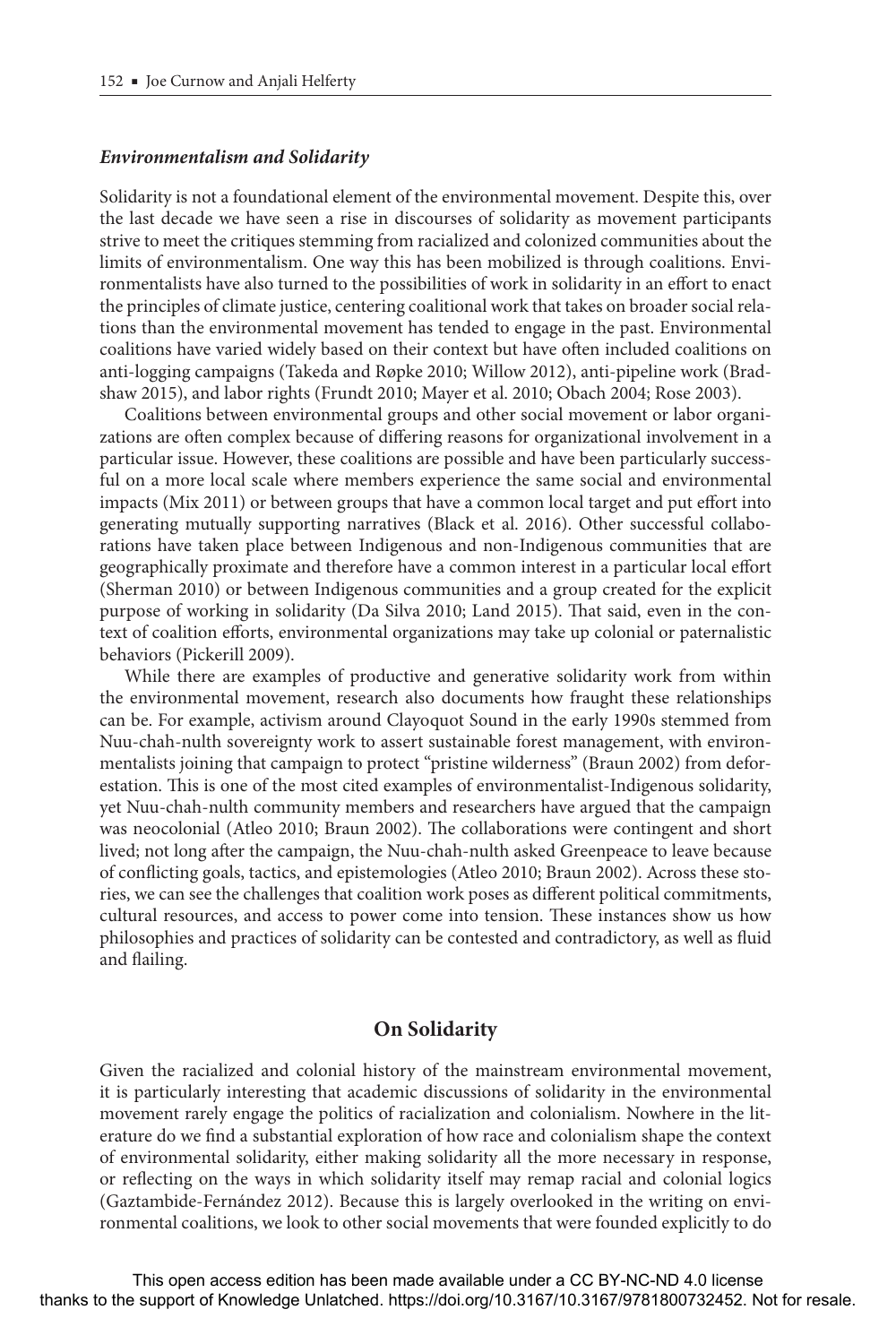solidarity work. We take this up with the goal of offering participants in the mainstream environmental movement an expanded language with which to think about how we disrupt the whiteness and settler coloniality of environmentalism.

The idea of solidarity is taken up in vastly different ways across literatures, from philosophy and political theory (Bayertz 1999; Hooker 2009; Scholz 2008), to feminist theory (Dean 1996; Mohanty 2003), to curriculum studies (Swalwell 2013; Gaztambide-Fernández 2012; Lissovoy and Brown 2013), and beyond. The most common thread connecting these ideas is the shared belief that "solidarity" is used inconsistently and is in need of more systematic theorization (Bayertz 1999; Gaztambide-Fernández 2012; Power and Charlip 2009; Sundberg 2007; Wilde 2007). We can see that diversity across articles on solidarity rooted in movement contexts, many of which are written by scholar activists embedded in solidarity campaigns. These articles explore movements including Latin America solidarity (Finley-Brook and Hoy 2009; Olesen 2004; Power 2009; Sundberg 2007), accompaniment (Coy 1997; Koopman 2012; Mahrouse 2014; Weber 2006), anti-sweatshop (Armbuster-Sandoval 2005; Cravey 2004; L. Featherstone 2002; Traub-Werner and Cravey 2002), fair trade (Hussey and Curnow 2016; Polynczuk-Alenius and Pantti 2016; Wilson and Curnow 2013), Palestine (Bakan and Abu-Laban 2009; Gale 2014; Pollock 2008; Stamatopoulou-Robbins 2008; Tabar 2017), HIV/AIDS (Klug 2005), and other movements. In this article, we focus on solidarities that bridge place and power—there is extensive writing about solidarity in the labor movement, recent histories of South-South solidarities, especially those sustaining anticolonial revolutions (Tabar 2017), as well as what Nishnaabe scholar Leanne Betasamosake Simpson (2017) labels "co-resistors," including Black-Brown solidarity (Tuck et al. 2014). While these solidarity praxes may prove quite instructive to environmentalists, they operate from distinctive sets of politics. These examples foreground shared experiences of exploitation across impacted groups, whereas the ideas of solidarity we take up here are predicated on disparate social locations, as we will interrogate in subsequent sections.

Works taking up solidarity rooted in movement usage rarely make their definition explicit. In most of these discussions, solidarity is understood to be activism in one place geographical, socioeconomic, political—that works to defend the rights of people in a different place (Passy 2001; Olesen 2005; Sundberg 2007). Various authors outline the core philosophies of solidarity work, suggesting that solidarity is defined by its attention to work on behalf of others (Finley Brook and Hoyt 2009; Gould 2007; Power and Charlip 2009; Sundberg 2007), though they also stress that solidarity should be differentiated from charitable work on behalf of others (Kraemer 2007). Sara Koopman (2012) recognizes that the difference is foundational to solidarity activists, though arguably difficult for the untrained eye to recognize. These articles suggest that while charity makes no effort to disrupt oppressive systems or imbalances of power but rather helps people within existing systems, solidarity is constructed as a process of amplification (Hechter 1988, Koopman 2012) or standing alongside (Brown and Yaffe 2014, Shohat 2001). These campaigns are understood as being based in shared political vision (Finley-Brook and Hoyt 2009; Gale 2014; Gill 2009; Hussey and Curnow 2016; Mahrouse 2014; Power and Charlip 2009; Rippe 1998; Tabar 2017), though this is not without complication. Solidarity thereby avoids reinforcing power imbalances through mechanisms of empowerment or help, but instead recognizes that the work undertaken is a shared goal of all participants in the solidarity effort (Pickerill 2009). With this understanding, North-South solidarity work is not solely for the benefit of Southern activists: it is in service of a more just and livable planet for all, or shared liberation (Routledge 2003).

Across the strategies for solidarity, the distinguishing features are a recognition of inequitable power relations and an attempt to prefigure different kinds of relationships. This means that solidarity strategies explicitly attempt to use disparate access to power and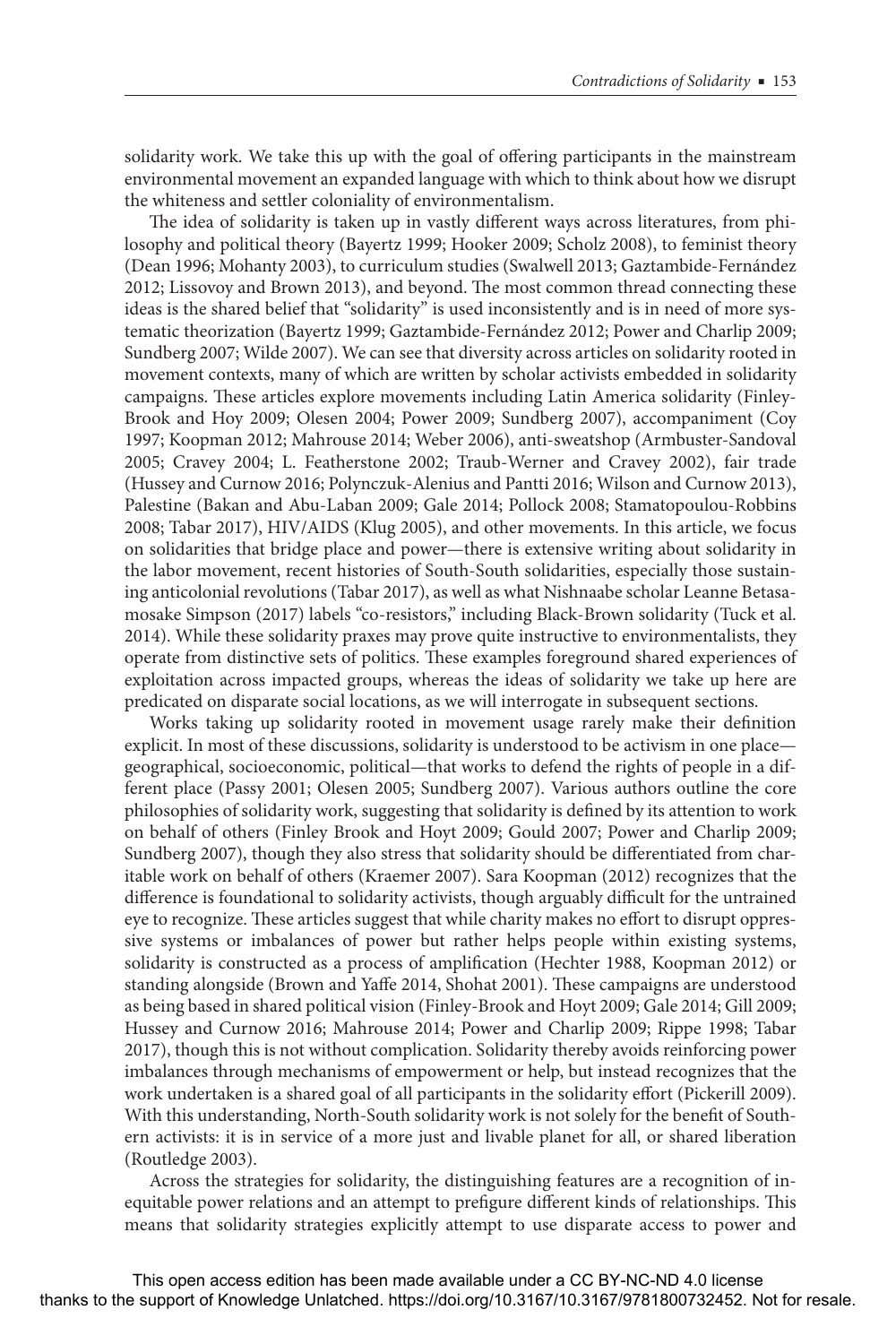privilege as part of their strategic interventions (Koopman 2012; Mahrouse 2014). Others have discussed obligation (Gaztambide-Fernández 2012) as a motivating feature of solidarity work, suggesting that people have a requirement to participate based on the ways that they benefit from and/or are implicated in the systems they seek to challenge (Wilson and Curnow 2013). Also within this framework is the idea of the importance of people who benefit from structural privilege in current systems working within their own communities to spread understanding of privilege and broaden the community of people working to counteract systems of oppression (Finley-Brook and Hoyt 2009; Gill 2009; Hussey and Curnow 2016; Koopman 2012; Kraemer 2007), or to strategically focus on advocacy work within their own countries in support of campaigns elsewhere in the world (Finley-Brook and Hoyt 2009; Klug 1995).

Many articles that trace how solidarity collaborations break down highlight the unequal power relations that define solidarity relationships, as people strive to work across difference. Juanita Sundberg (2007) critiques the "paternalistic relations," arguing that these continually mark those receiving solidarity as subordinate and erasing the work and agency of impacted communities. Other authors also highlight the tensions that can arise when different allied groups' goals come into conflict or are not closely aligned (Black et al. 2016; Finley-Brook and Hoyt 2009; Gill 2009). They demonstrate how the power imbalances noted become highly salient when there is incongruity or lack of communication about goals, since the privileged group's framework and tactics tends to trump the group they claim to be in solidarity with (Gill 2009). They also argue that these asymmetric relationships have the potential to inadvertently reduce productive participation of members of the more privileged group in the solidarity relationship who abdicate decision-making roles for political reasons (Petray 2010).

In the next section, we further explore the racialized and colonial implications of undertaking solidarity work, and problematize the assertion that solidarity dismantles oppressive systems. We argue that solidarity fails to offer redress for racialized and colonial logics within the environmental movement and instead may plunge us deeper into these logics.

## **Paradoxes of Racialized Solidarity**

Though environmental activists may turn to discourses of solidarity as a way of addressing the racializing and colonial practices of the environmental movement, the philosophy of solidarity is still deeply embedded in the dominant relations of racialization and colonialism. Indeed, as Rubén Gaztambide-Fernández (2012) argues, solidarity strategies often reinscribe colonial logics and obscure complicity in colonization. Gada Mahrouse argues that whiteness is intrinsic to solidarity activism: solidarity is "a strategy built around the notion that people in positions of power are more likely to take notice of the brutality and injustice going on in various places if white and/or First World citizens become involved" (2014: 4). For the scholars who attend to the racialized logics of solidarity, critiques circulate around the idea of solidarity as a type of "jiu-jitsu" (Mahony and Eguren 1997) that simultaneously recognizes asymmetrical power relations and attempts to use power to transform these very relations (Coy 1997; Koopman 2012; Weber 2006). These scholars gesture toward several paradoxes embedded within this logic, tracing how solidarity frames rely on and reinscribe racial and colonial ideas.

While solidarity tactics tend to be framed as antiracist, they also recenter white/settler/ privileged people. Problematically, those purporting to act in solidarity are not always aware of this centering. The logics of solidarity require the presence of a privileged person in order for the work to proceed. At the same time, paradoxically, the privileged presence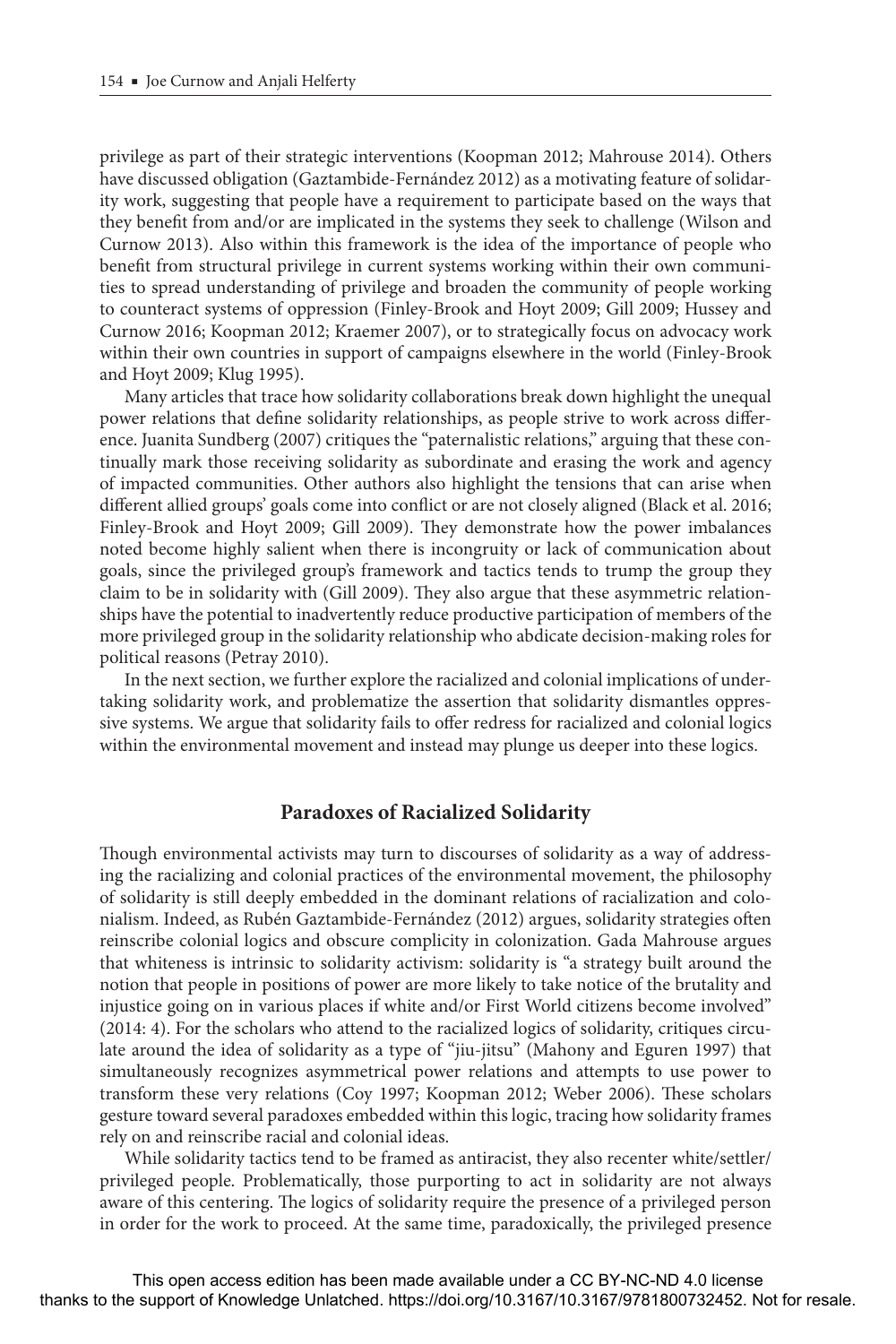is framed as peripheral and in support (Koopman 2012; Mahrouse 2014). In this way, the whole repertoire of action hinges on privileged people's participation, making them the linchpin of such strategies. Solidarity is predicated on the fact that in a white supremacist society, white bodies and white voices matter more. While seeking to leverage this logic, activists leave it uncontested and, in fact, trade on the logic (Mahrouse 2014; Tabar 2017). Leey'qsun scholar Rachel Flowers argues that the logics of settler privilege are particularly visible in settler-Indigenous solidarity work. She argues that in deploying their privilege to support Indigenous peoples' resistance, settlers often fail to recognize their ability to choose when to support decolonial struggles. Through this mobilization of privilege, Flowers argues, "Indigenous sites of resistance also become sites where our domination is sustained rather than interrupted" (2015: 35).

The critiques of race, white privilege, and solidarity also point to how this makes doing whiteness—a position that many solidarity activists reject as a political stance—central to the performance of doing solidarity, because in order to reap the benefits of privileged people's positions, they must be legible as white, so they must play up aspects of whiteness that are valued under white supremacy (Koopman 2012; Mahrouse 2014; Weber 2006). This is particularly complicated for those involved in solidarity action who are mixed or people of color. In order for them to participate in these strategies, they often must explicitly try to perform whiteness (Mahrouse 2014) in order to access the benefits of privilege and thus mobilize the strategic interventions. This dynamic places people of color in situations where they are unable to engage the same tactics as their white colleagues because they cannot or will not pass as white. We also see instances in which settler activists of color must position themselves as similarly responsible for settler violence as white settlers, which can erase the colonial violence that is and has been enacted on non-Indigenous racialized people (Byrd 2011; Lawrence and Dua 2005; Morgensen 2015).

For solidarity strategies predicated on the idea of amplifying the voices of impacted communities, a whole other set of contradictions arises. While privileged activists claim that more people will listen to their voices based on their social locations—often correctly—they then speak for others, a practice that they argue against (Mahrouse 2014). And when they do receive disproportionate press coverage or attention, they then have to stress that the stories of the directly impacted are, in fact, most important. The very presence of privileged solidarity activists belies that point: if the stories of impacted communities are more important and are the ones that should be heeded, why are solidarity activists in front of the cameras? Other scholars have also worked to negotiate and articulate this contradiction, arguing that there is a difference between speaking for and speaking alongside (Shohat 2001), or that these strategies draw on problematic ideas of conquest, exploration, and objectivity (Tilley and Cokley 2008). Sara Ahmed (2007) criticizes the move, suggesting that only the privileged have access to others' narratives in this way and that the privilege to document others' lives reinforces rather than undermines the logic of white supremacy. Along similar lines, Mahrouse (2014) argues that the "speaking alongside" approach to solidarity is a racialized privilege that is obscured through the logics of neutrality and exceptionalism, both of which become reified as white or privileged people step in and speak for. In doing so, they suggest to other similarly situated people that the political struggle matters because of the privileged person's exposure to risk and that reports can now be trusted because the situation is being documented "objectively" by a privileged person. These ideas actively reinforce supremacist notions of who is credible and valuable. Solidarity strategies that use these approaches are implicated in reinforcing deeply problematic societal structures.

Unangax̂ scholar Eve Tuck and K. Wayne Yang (2012) have stressed the need to recognize incommensurability in solidarity or coalition-based collaboration. They suggest that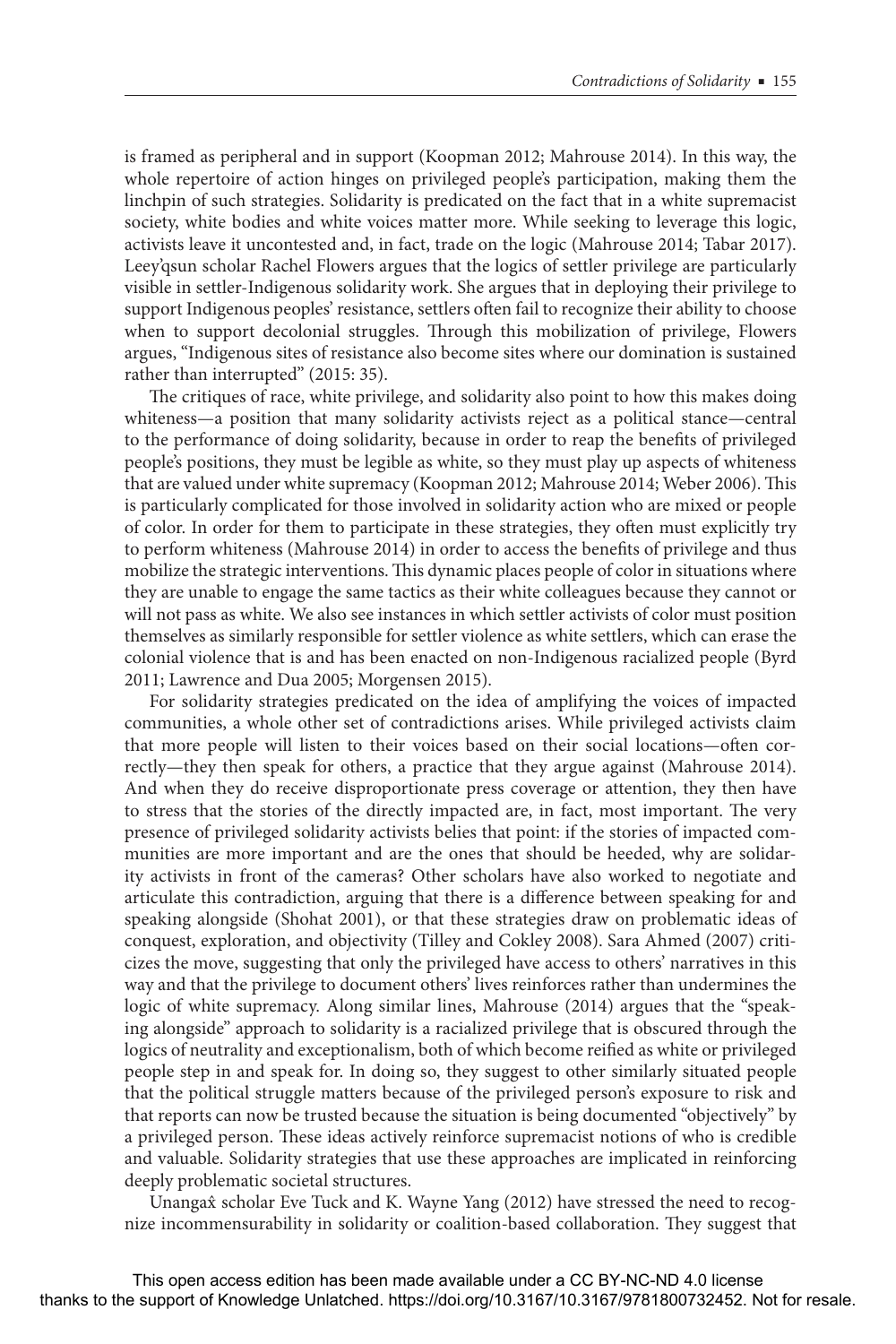while there may be some desired common outcome that overlaps across movements, the foundational reasons for the movements' existences are fundamentally different. Without recognizing this, attempts to collaborate closely can replicate colonial practices by subsuming Indigenous sovereignty, or the rights of other impacted communities, under a more powerful or privileged movement. Sally Scholz (2008) makes a related, though separate, argument about the significance of epistemological privilege. This points to what Geonpul scholar Aileen Moreton-Robinson (2004) labels epistemologies of whiteness, where we can trace how dominant Eurowestern ways of knowing are mobilized in solidarity relationships despite the intentions of privileged activists, and that these undermine opportunities for decolonial solidarity.

Dhillon argues "that without an *explicit and deep* anti-colonial analysis we run the risk of reinscribing the narrative of white settler benevolence . . . *and* a colonial subjectivity that keeps white settler power intact" (2015: 6). The scholarship in this area notes that solidarity activists are often aware of these contradictions and their complicity in reinscribing racial hierarchy, yet they continue taking up strategies that place them in these paradoxes (Mahrouse 2014; Weber 2006). Mahrouse (2014) demonstrates that the existence of privileged people wanting to work in solidarity, follow the leadership of impacted communities, and not be in a position of asymmetric power does not change the power relations but instead makes them more visible and more uncomfortable. For example, activists on the ground know that the rejection of a charity model as condescending can also contradict requests for philanthropic support. In these instances, solidarity activists are caught in a paradox of not wanting to mobilize their economic power over impacted communities while also intending to follow the direction of the community (Weber 2006). They know that they are participating in struggles that are not their own, and that this is a potentially problematic position, yet they participate, arguing that the invitation of communities soothes some of the contradictions inherent to their participation. These contradictions do not resolve themselves and persistently pose problems for antiracist and anticolonial allies to try to navigate.

In part, the choice to continue amid so many contradictions is a conscious political strategy, though it may also be embedded in what Razack (1998) calls the "race to innocence," a process of differentiation wherein white people seek to avoid implication or complicity in racial hierarchies through strategies which will earn absolution. Activists are conscious of the paradoxes they find themselves embroiled within and are navigating political realities on the ground. Their moves to innocence are not cynical strategies but rather agentic and imperfect attempts to prefigure other social relations. However, Flowers argues that "settler decolonization is itself a self-interested process in the desire for recognition by the colonized" (2015: 37) and that this move by settlers to seek affirmation repurposes Indigenous activism in service to resolving settler shame. She argues that this renders Indigenous struggles "intelligible so as to consume them" (38), words that echo bell hooks's (1992) warnings that by "eating the other," power and privilege are reasserted. These contradictions are inherent to solidarity work, pointing to the difficulty of intervening in racial and colonial processes, even from positions of critique and relationship. The work to uncover these paradoxes is helpful for laying bare the terms of participation so that activists can be aware of the landscape and their precarious positions within it.

Immersed in these contradictions, we are aware of the impulse to disengage from solidarity work, yet this too is a paradoxical position. Turning away from the contradictions inherent in making use of resources and privileges of the environmental movement to work with Indigenous peoples because it causes too much anxiety for environmentalists also serves to maintain these privileges, and does nothing to escape them. Ahmed (2000) challenges the idea that withdrawal is a valid approach. She suggests that this too confirms the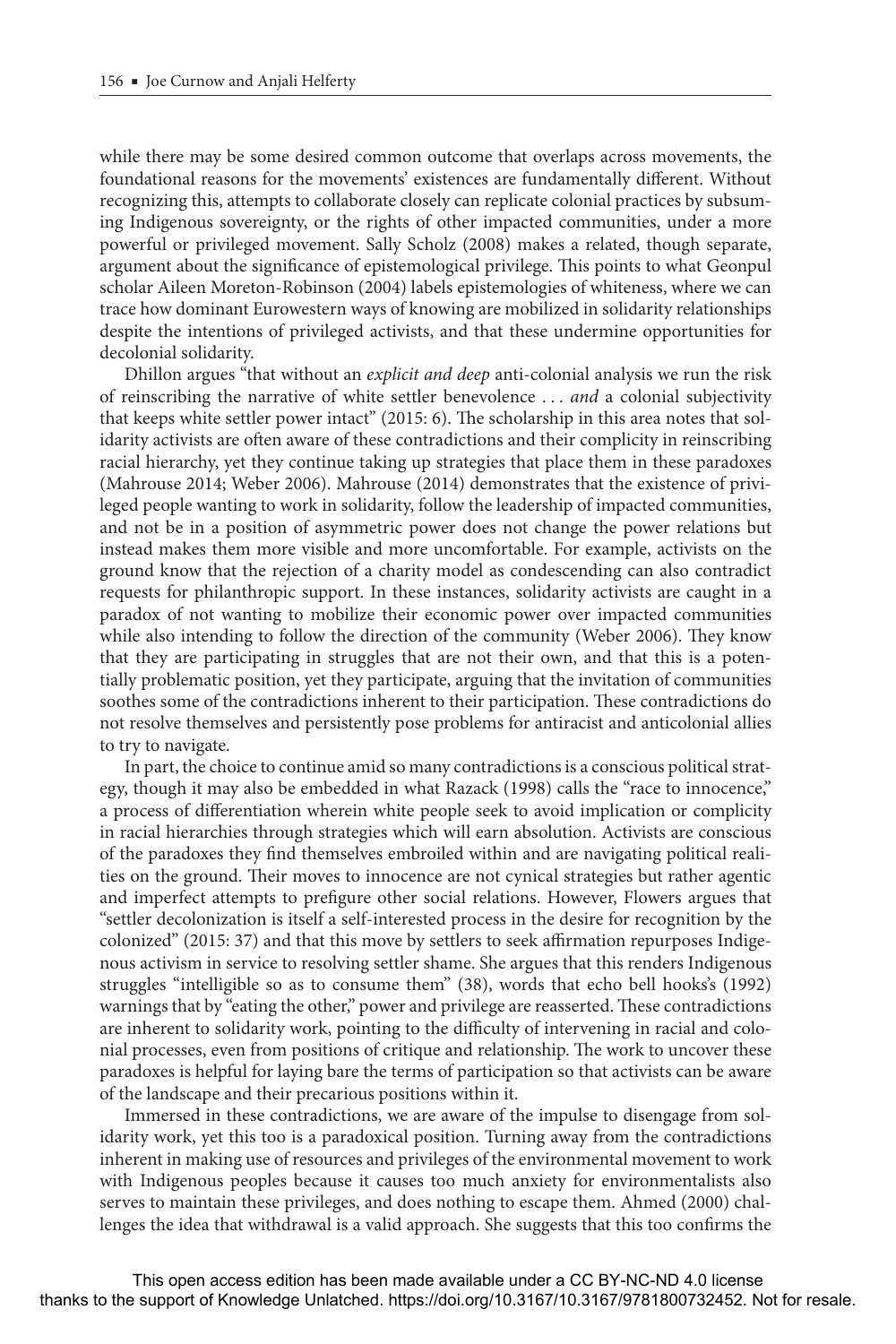privilege of those who refuse to participate. Mahrouse (2014) critiques this stance as well, suggesting that unreflectively assuming a position of silence does nothing to work toward antiracism and decolonization, and instead centers whiteness and white comfort.

### **Moving Forward in the Contradictions**

The contradictions of solidarity create a conundrum for mainstream environmentalists who are hoping to do work that disrupts the long histories of colonialism and racialization that have, in many ways, defined the movement over its history. Solidarity has been offered as a strategy for navigating the racialized and colonial ugliness, a way to acknowledge and transform the asymmetrical power relations, and a way to center accountability to impacted communities. Yet if solidarity itself reinscribes racial and colonial relations, centering white settlers and soothing white settler anxiety, that does not, in and of itself, enable us to interrupt the problematic features of environmentalism or do environmentalism differently. Our project here is not to condemn solidarity initiatives as bad, evil, or irredeemable. Nor is it to take up solutioning, ranking the interventions highlighted in the literature and providing a list of rules for how to do solidarity. Indeed, lists such as these are widely circulated, indicating that rules alone are not enough to address the paradoxes. Our purpose here is to acknowledge that solidarity, like environmentalism, is an imperfect strategy, embedded within the dominant social relations of colonialism, racialization, and capitalism.

Solidarity scholars recognize that global conditions require action, and action that is informed by an understanding of the ways in which racialization and colonialism structure the lived realities of injustice. Through this lens, these scholars argue that, while failing to meet antiracist and decolonial ideals, solidarity interventions that rely on inequitable power relations and mobilizing individualized privilege may still result in changed conditions on the ground. Despite how race and colonialism are leveraged in solidarity work, each author, in their own way, argues that "activists need to recognize that certain global conditions demand that they utilise whatever available options exist, including those that are not necessarily transformative," (Mahrouse 2014: 147). Drawing from the work of scholars of solidarity, we suggest that environmentalists who want to engage in solidarity strategies need to do so fully aware of the contradictions they are embedded within.

For us, this is not an analytic shrug or platitude; it is an ethic. It is an intentional effort to avoid moves to innocence—to acknowledge that environmentalists are immersed in contradictions and that we still have a responsibility to engage, and to engage accountably. This may feel unsatisfying, even unsettling, in that it offers no tidy solutions. This position requires us, as settlers, to constantly reckon with the contradictions of our work and our positionality on stolen land in a movement that is foundationally quite problematic.

To take up this ethic, we must consider what Whetung (2017) theorizes as "unreconciliation"5 —a political act that recognizes colonial violence and dispossession and starts from the premise that there is limited possibility for repair. Drawing on Nishnaabeg teachings, Whetung's argument for "remaining unreconciled" asks settlers to sit with the violence, the realities of what we have done and are doing, and to accept the magnitude and senselessness of what we have done. Remaining unreconciled holds potential in the context of environmentalism, pointing us toward an approach that does not gloss over the racialized, colonial roots or ongoing damage the movement is implicated in. It points us to work that does not seek absolution but sits and works within the realities of racialized settler colonialism while constantly attending to the ways in which our work is implicated in the very logics many of us attempt to work against. This requires settlers to "reveal ourselves as vulnerable 'not knowers' who are willing to examine our dual positions as colonizer-perpetrators and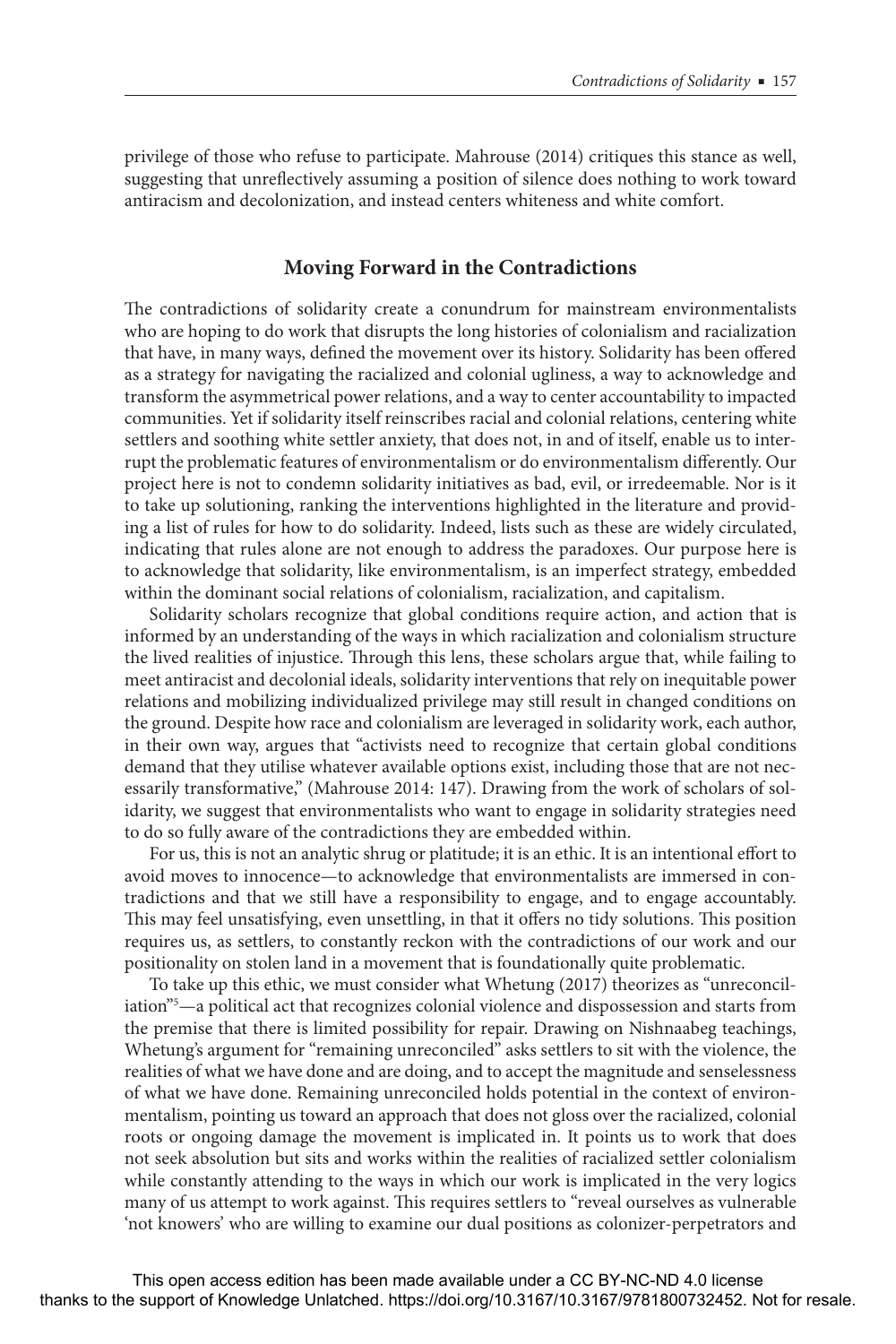colonizer-allies" (Regan 2010: 28). Whetung (2017, p. 18) argues that remaining unreconciled is a way "to hold space to imagine a different type of relationship from where we are."

For mainstream environmentalists to engage the contradictions of solidarity is to open possibilities of remaining unreconciled. This requires that we grapple with the racism and colonialism tied up not only in environmentalist histories but also in the reconciliation processes of solidarity. It requires us to inscribe the wrongdoings of environmentalism into our everyday activism and in our ongoing relationships. It is unsettling and it is paradoxical, yet it is a foundation from which we might try to build a different type of relationship.

#### n **ACKNOWLEDGMENTS**

We would like to thank Lila Asher, Amil Davis, Indigo Esmonde, Rubén Gaztambide-Fernández, Caitlin Henry, Andrew Kohan, Erica Kohl-Arenas, Victor Lorentz, Jean-Paul Restoule, and Maddy Whetung for their feedback on earlier drafts. This research was conducted with the support of the Vanier CGS and the SSHRC Bombardier CGS.

JOE CURNOW is Assistant Professor at the University of Manitoba's Faculty of Education. Her work focuses on learning, antiracism, and decolonization in social movements, including the fossil fuel divestment campaign and the fair trade campaign. She previously served as the National Coordinator for United Students for Fair Trade and worked as an anti-oppression educator for international student campaigns. Her doctoral work was supported the Vanier Canada Graduate Scholarship. Email: joe.curnow@mail.umanitoba.ca

n **ANJALI HELFERTY** is a PhD candidate in Adult Education and Community Development at the Ontario Institute for Studies in Education, University of Toronto. She worked in a variety of leadership positions in the youth climate change movement in the United States and Canada. Her doctoral work is supported by a Social Sciences and Humanities Research Council Canada Graduate Scholarship. Email: anjali.helferty@mail.utoronto.ca

## **NOTES**

- 1. For a more thorough treatment of Standing Rock activism, see Dhillon and Estes (2016, forthcoming).
- 2. Reconciliation and solidarity are both imperfect strategies for engaging in settler colonial and racialized relations of power, which call on people from dominant groups to work alongside those in marginalized groups to redress violence and dispossession. Post Truth and Reconciliation Commission (TRC 2015), we can see how the politics of reconciliation are being consumed by the Canadian state while at the same time doing little/nothing to destabilize the status quo (Coulthard et al. 2014; Simpson 2011, 2017; Whetung 2016). We see the way settlers are taking up the work of reconciliation—beyond the empty "apologizer's apology" (Mackey 2013) and state retrenchment—as fundamentally a discussion of solidarity.
- 3. Joe is a white woman of Cuban, Swiss, and British descent. Anjali is a mixed race woman of Indian and Irish descent.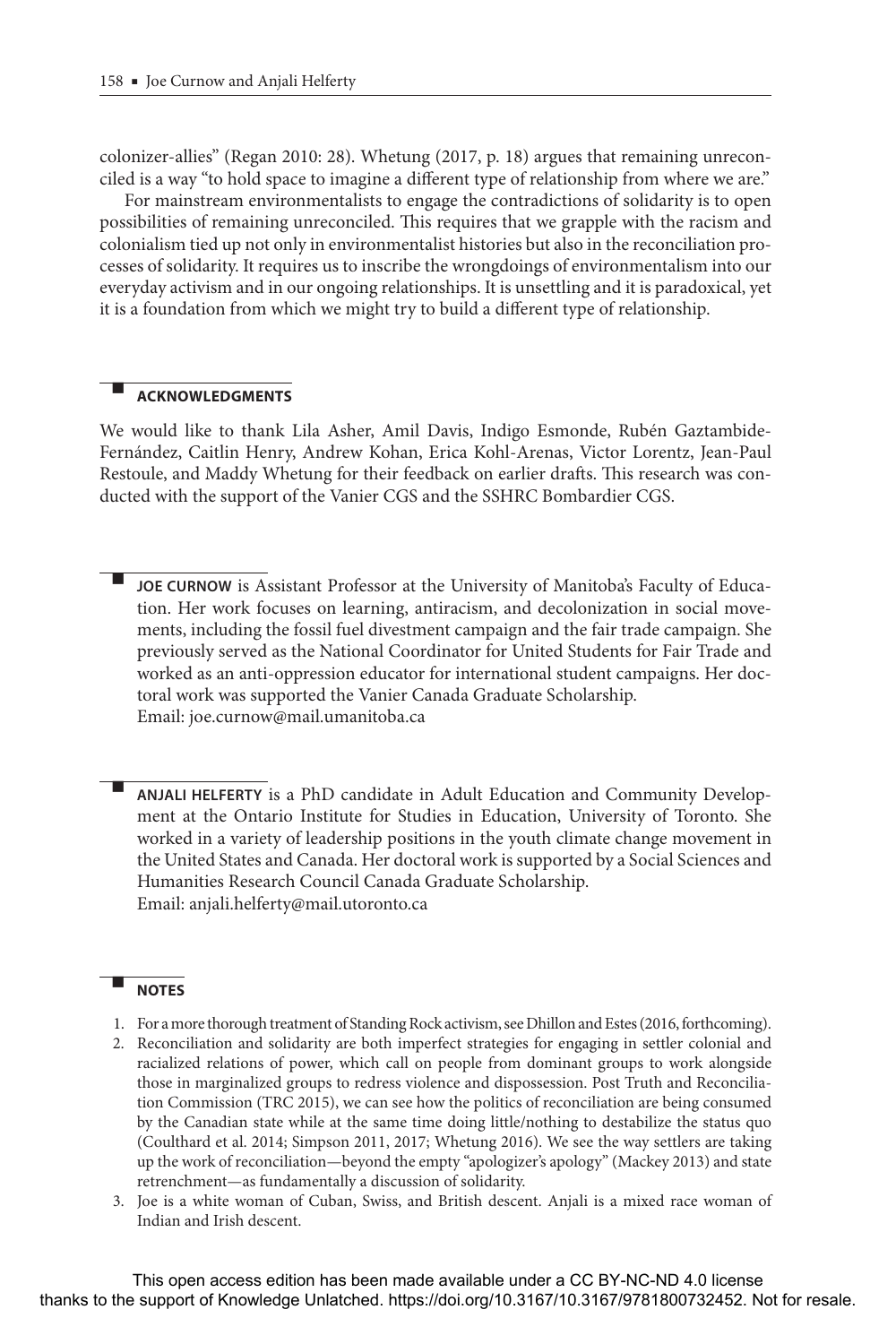- 4. While we recognize and appreciate the broader mobilization of environmentalism that arguably encompasses environmental justice and Indigenous environmentalism, as well as other movements and campaigns, it is outside the scope of this article to do a thorough treatment of these bodies of work. Our goal here is to demonstrate the ways in which the frames of mainstream environmentalism erase and foreclose other approaches. Our references to these bodies are thus (unfortunately) cursory, intended to point to important bodies of work, while focusing on our argument about the mainstream movement.
- 5. Maddy shared this framework recently while walking with Joe and her dog (and arguably over years of discussion), pointing to what Hunt and Holmes (2015) call relationships of everyday decolonization as sites for solidarity and radical theorization.

#### n **REFERENCES**

- Adger, W. Neil, Jouni Paavola, Saleemul Huq, and M. J. Mace. 2006. "Toward Justice in Adaptation to Climate Change." In *Fairness in Adaptation to Climate Change,* ed. W. Neil Adger, Jouni Paavola, Saleemul Huq, and M. J. Mace, 1–19. Cambridge, MA: MIT Press.
- Agrawal, Arun, and Kent Redford. 2009. "Conservation and Displacement: An Overview." *Conservation and Society* 7 (1): 1–10. http://doi.org/10.4103/0972-4923.54790.
- Aguiar, L. L. M., and Tina Marten. 2011. "Shimmering White Kelowna and the Examination of Painless White Privilege in the Hinterland of British Columbia." In Baldwin et al. 2011: 127–144.
- Ahmed, Sara. 2000. *Strange Encounters: Embodied Others in Post-coloniality.* London: Psychology Press.
- Ahmed, Sara. 2007. "'You End Up Doing the Document Rather than Doing the Doing': Diversity, Race Equality and the Politics of Documentation." *Ethnic and Racial Studies* 30 (4): 590–609. https://doi.org/10.1080/01419870701356015.
- Armbruster-Sandoval, Ralph. 2005. "Workers of the World Unite? The Contemporary Anti-Sweatshop Movement and the Struggle for Social Justice in the Americas." *Work and Occupations* 32 (4): 464–485.
- Arnaquq-Baril, Alethea, dir. 2016. *Angry Inuk.* Montreal: National Film Board of Canada.
- Atleo, Clifford Gordon. 2010. "Nuu-chah-nulth Economic Development and the Changing Nature of Our Relationships within the Ha'hoolthlii of Our Ha'wiih." MA thesis, University of Victoria.
- Bakan, Abigail B., and Yasmeen Abu-Laban. 2009. "Palestinian Resistance and International Solidarity: The BDS Campaign." *Race and Class* 51 (1): 29–54. https://doi.org/10.1177/0306396809106162.
- Baldwin, Andrew, Laura Cameron, and Audrey Kobayashi, eds. 2011. *Rethinking the Great White North: Race, Nature, and the Historical Geographies of Whiteness in Canada.* Vancouver: University of British Columbia Press.

Basso, Keith H. 1996. *Wisdom Sits in Places: Landscape and Language among the Western Apache.* Albuquerque: University of New Mexico Press.

- Bayertz, Kurt. 1999. "Four Uses of 'Solidarity.'" In *Solidarity,* ed. Kurt Bayertz, 3–28. Dordrecht: Springer Netherlands.
- Black, Sara Thomas, Richard Anthony Milligan, and Nik Heynen. 2016. "Solidarity in Climate/Immigrant Justice Direct Action: Lessons from Movements in the US South." *International Journal of Urban and Regional Research* 40 (2): 284–298. https://doi.org/10.1111/1468-2427.12341.
- Borrows, John. 1997. "Living between Water and Rocks: First Nations, Environmental Planning and Democracy." *University of Toronto Law Journal* 47 (4): 417–468. http://doi.org/10.2307/825948.
- Bradshaw, Elizabeth A. 2015. "Blockadia Rising: Rowdy Greens, Direct Action and the Keystone XL Pipeline." *Critical Criminology* 23 (4): 433–448. https://doi.org/10.1007/s10612-015-9289-0.
- Braun, Bruce. 2002. *The Intemperate Rainforest: Nature, Culture, and Power on Canada's West Coast.* Minneapolis: University of Minnesota Press.
- Brown, Gavin, and Helen Yaffe. 2014. "Practices of Solidarity: Opposing Apartheid in the Centre of London." *Antipode* 46 (1): 34–52. https://doi.org/10.1111/anti.12037.
- Bullard, Robert D. 1993. *Confronting Environmental Racism: Voices from the Grassroots.* Cambridge: South End Press.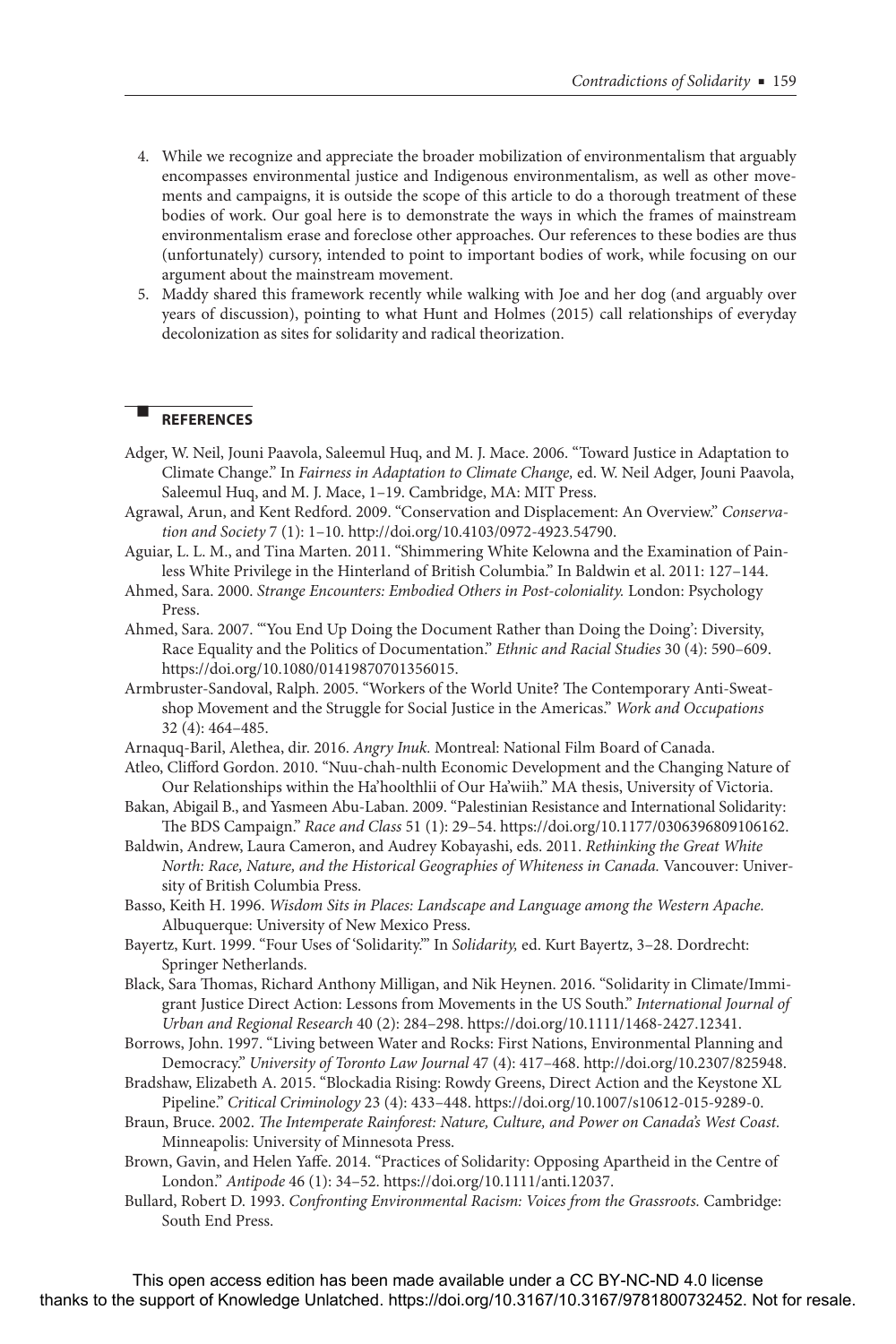- Bullard, Robert D. 2008. *Dumping in Dixie: Race, Class, and Environmental Quality.* Boulder, CO: Westview Press.
- Bullard, Robert, and Beverly Hendrix Wright. 1987. "Environmentalism and the Politics of Equity: Emergent Trends in the Black Community." *Mid-American Review of Sociology* 12 (2): 21–37. https://doi.org/10.17161/STR.1808.5017.
- Byrd, Jodi A. 2011. *The Transit of Empire: Indigenous Critiques of Colonialism.* Minneapolis: University of Minnesota Press.
- Cabello, Joanna, and Tamra Gilbertson. 2012. "A Colonial Mechanism to Enclose Lands: A Critical Review of Two REDD+-Focused Special Issues." *ephemera* 12 (1–2): 162.
- CBC News. 2016. "Standing Rock Protesters Celebrate 'Big Victory' as Pipeline Construction Halted." CBC, 4 December. http://www.cbc.ca/news/world/dakota-access-pipeline-1.3881042.
- Chatterton, Paul, David Featherstone, and Paul Routledge. 2013. "Articulating Climate Justice in Copenhagen: Antagonism, the Commons, and Solidarity." *Antipode* 45 (3): 602–620. https://doi.org/ 10.1111/j.1467-8330.2012.01025.x.
- Cole, Luke W., and Sheila R. Foster. 2001. *From the Ground Up: Environmental Racism and the Rise of the Environmental Justice Movement.* New York: New York University Press.
- Collier, Patience. 2015. "Preserving the Race: Gendered Violence in the Early Conservation Movement." Paper presented at the Symposium of University Research and Creative Expression (SOURCE), Central Washington University, Ellensburg, WA, 21 May. http://digitalcommons .cwu.edu/source/2015/oralpresentations/15.
- Coulthard, Glen Sean. 2014. *Red Skin, White Masks: Rejecting the Colonial Politics of Recognition.* Minneapolis: University of Minnesota Press.
- Coy, Patrick G. 1997. "Cooperative Accompaniment and Peace Brigades International in Sri Lanka." In *Transnational Social Movements and Global Politics: Solidarity beyond the State,* ed. Jackie Smith, Charles Chatfield, and Ron Pagnucco, 81–100. Syracuse, NY: Syracuse University Press.
- Cox, Paul Alan, and Thomas Elmqvist. 1993. "Ecocolonialism and Indigenous knowledge systems: village controlled rainforest preserves in Samoa". *Pacific Conservation Biology,* 1 (1): 6–13.
- CP (Canadian Press). 2014. "Keystone XL Pipeline Protesters Gather in Washington." CBC, 22 April. http://www.cbc.ca/news/canada/calgary/keystone-xl-pipeline-protesters-gather-in -washington-1.2618367.
- Cram, Stephanie. 2016. "Reporter's Notebook: Standing Rock Is Not the New Woodstock." CBC, 20 November. http://www.cbc.ca/news/indigenous/reporter-standing-rock-is-not-woodstock -1.3856910.
- Cravey, Altha J. 2004. "Students and the Anti-sweatshop Movement." *Antipode* 36 (2): 203–208.
- Curnow, Joe, and Allyson Gross. 2016. "Injustice Is Not an Investment: Student Activism, Climate Justice, and the Fossil Fuel Divestment Campaign." In *Contemporary Youth Activism: Advancing Social Justice in the United States: Advancing Social Justice in the United States,* ed. Jerusha Connor and Sonia M. Rosen, 367–386. Santa Barbara, CA: Praeger.
- DA (US Department of the Army). 2016. "Memorandum: Proposed Dakota Access Pipeline Crossing at Lake Oahe, North Dakota." 4 December. https://www.army.mil/e2/c/downloads/459011.pdf.
- Da Silva, Judy. 2010. "Grassy Narrows: Advocate for Mother Earth and Its Inhabitants." In *Alliances: Re/envisioning Indigenous-non-Indigenous Relationships,* ed. Lynne Davis, 69–76. Toronto: University of Toronto Press.
- Dean, Jodi. 1996. *Solidarity of Strangers: Feminism after Identity Politics.* Santa Barbara: University of California Press.
- Dhillon, Jaskiran K. 2015. "Indigenous Girls and the Violence of Settler Colonial Policing." *Decolonization: Indigeneity, Education and Society* 4 (2): 1–31.
- Dhillon, Jaskiran, and Nick Estes. 2016. "Standing Rock, #NoDAPL, and Mni Wiconi." *Cultural Anthropology,* 22 December. https://culanth.org/fieldsights/1010-standing-rock-nodapl-and -mni-wiconi.
- Dhillon, Jaskiran & Estes, Nick. Forthcoming. *NODAPL and Mni Wiconi: Reflections on Standing Rock.* Minneapolis: University of Minnesota Press.
- Dowie, Mark. 2006. "Problems in Paradise: How Making New Parks and Wildlife Preserves Creates Millions of Conservation Refugees around the World." *San Francisco Chronicle,* 11 June.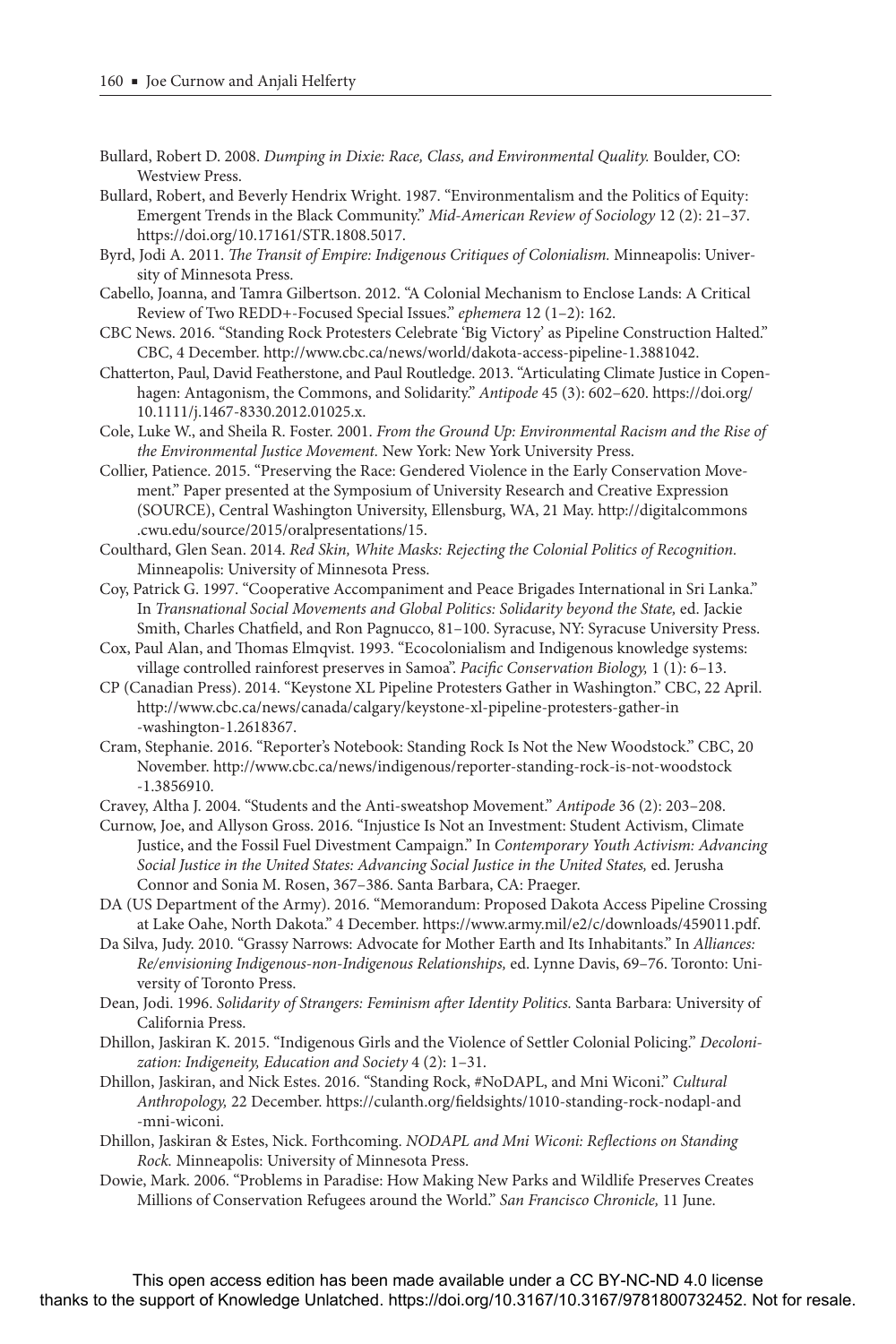Dowie, Mark. 2011. *Conservation Refugees: The Hundred-Year Conflict between Global Conservation and Native Peoples.* Cambridge, MA: MIT Press.

Featherstone, Liza. 2002. *Students Against Sweatshops.* London: Verso.

- Fermentez, Kali. 2013. "Rocking the Boat: Indigenous Geography at Home in Hawai'i." In *A Deeper Sense of Place: Stories and Journeys of Collaboration in Indigenous Research,* ed. Jay T. Johnson and Soren C. Larsen, 103–126. Corvalis, OR: Oregon State University Press.
- Fine, Sean. 2014. "Supreme Court Expands Land Title Rights in Unanimous Ruling." *The Globe and Mail,* 26 June. https://www.theglobeandmail.com/news/national/supreme-court-expands -aboriginal-title-rights-in-unanimous-ruling/article19347252.
- Finley-Brook, Mary, and Katherine Hoyt. 2009. "CAFTA Opposition: Divergent Networks, Uneasy Solidarities." *Latin American Perspectives* 36 (6): 27–45. https://doi.org/10.1177/ 0094582X09350762.
- Flowers, Rachel. 2015. "Refusal to Forgive: Indigenous Women's Love and Rage." *Decolonization: Indigeneity, Education and Society* 4 (2): 32–49.
- Frundt, Henry J. 2010. "Sustaining Labor-Environmental Coalitions: Banana Allies in Costa Rica." *Latin American Politics and Society* 52 (3): 99–129. https://doi.org/10.1111/j.1548-2456 .2010.00091.x.
- Gale, Leanne. 2014. "'The Coloniser Who Refuses': Co-resistance and the Paradoxical Reality of Israeli Solidarity Activists." *Journal of Peacebuilding and Development* 9 (2): 49–64. https://doi.org/ 10.1080/15423166.2014.944852.
- Gaztambide-Fernández, Rubén A. 2012. "Decolonization and the Pedagogy of Solidarity." *Decolonization: Indigeneity, Education and Society* 1 (1): 41–67.
- Gill, Lesley. 2009. "The Limits of Solidarity: Labor and Transnational Organizing against Coca-Cola." *American Ethnologist* 36 (4): 667–680. https://doi.org/10.1111/j.1548-1425.2009.01202.x.
- Goodman, James. 2009. "From Global Justice to Climate Justice? Justice Ecologism in an Era of Global Warming." *New Political Science* 31 (4): 499–514. https://doi.org/10.1080/ 07393140903322570.
- Gould, Carol C. 2007. "Transnational Solidarities." *Journal of Social Philosophy* 38 (1): 148–164. https://doi.org/10.1111/j.1467-9833.2007.00371.x.
- Gray, Sydne (@sydnerain). 2016, November 23. "For Those of You Who Aren't Familiar with All of the 'Spiritual Journey' White Folks Who Have Been Showing Up to Camp." Twitter, 23 November, 2:32 p.m. https://twitter.com/sydnerain/status/801508798418587649.
- Grove, Richard H. 1996. *Green Imperialism: Colonial Expansion, Tropical Island Edens and the Origins of Environmentalism, 1600–1860.* Cambridge: Cambridge University Press.
- Harkin, Michael E., and David Rich Lewis. 2007. "Introduction." In *Native Americans and the Environment: Perspectives on the Ecological Indian,* ed. Michael E. Harkin and David Rich Lewis, xix–xxxiv. Lincoln: University of Nebraska Press.
- Harrison, Sophie. 2016. "Cynical Betrayal on Kinder Morgan Galvanizes B.C. Voters." Dogwood Initiative, 29 November. https://dogwoodinitiative.org/cynical-betrayal-kinder-morgan-galvanizes -b-c-voters.
- Hechter, Michael. 1988. *Principles of Group Solidarity.* Vol. 11. Santa Barbara: University of California Press.
- Henderson, George. 1998. "Nature and Fictitious Capital: The Historical Geography of an Agrarian Question." *Antipode* 30 (2): 73–118. https://doi.org/10.1111/1467-8330.00069.
- Hill, Susan M. 2017. *The Clay We are Made of: Haudenosaunee Land Tenure on the Grand River.* Winnipeg: University of Manitoba Press.
- Hooker, Juliet. 2009. *Race and the Politics of Solidarity.* Oxford: Oxford University Press, 2009.
- hooks, bell. 1992. "Eating the Other: Desire and Resistance." In *Black Looks: Race and Representation,* 21–39. Boston: South End Press.
- Hudema, Mike. 2016. "Let's Make 2017 a Year Justin Trudeau Will Never Forget." Greenpeace, 2 December. http://www.greenpeace.org/canada/en/blog/Blogentry/lets-make-2017-a-year -justin-trudeau-will-nev/blog/58157.
- Hunt, Sarah, and Cindy Holmes. 2015. "Everyday Decolonization: Living a Decolonizing Queer Politics." *Journal of Lesbian Studies* 19 (2): 154–172. https://doi.org/10.1080/10894160.2015.970975.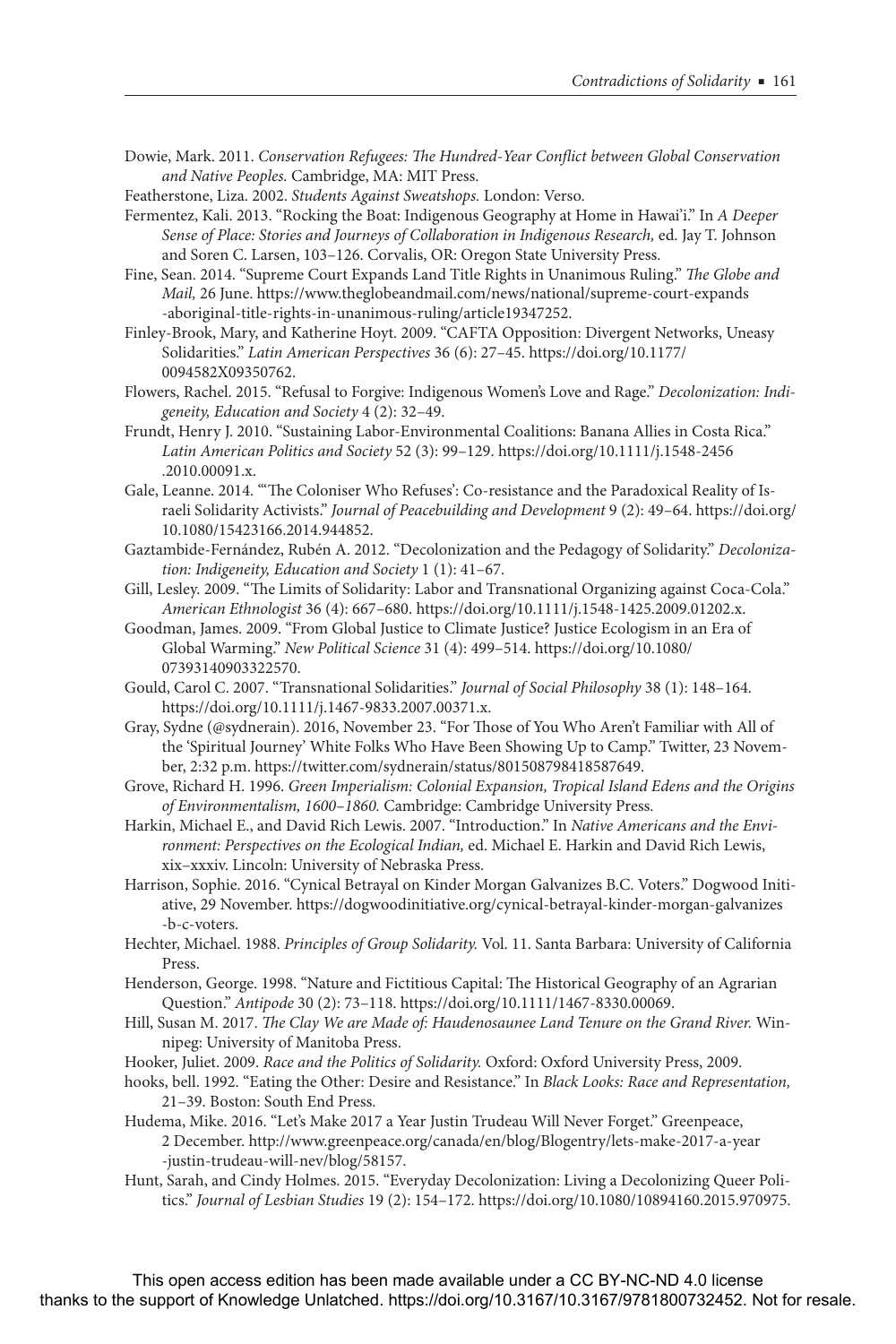- Hussey, Ian, and Joe Curnow. 2016. Fair Trade: From Solidarity to the Standardization of Neocolonial Relations. *Darkmatter: The Ruins of Imperial Culture* 13. http://www.darkmatter101.org/ site/2016/04/02/fair-trade-from-solidarity-to-the-standardization-of-neocolonial-relations.
- Isaki, Bianca. 2013. "State Conservation as Settler Colonial Governance at Ka'ena Point, Hawai'i." *Environmental and Earth Law Journal* 3: 57–.
- Jones. Van. 2007. "Vanity Fair: The Unbearable Whiteness of Green." *Huffington Post,* 17 May. http:// www.huffingtonpost.com/van-jones/vanity-fair-the-unbearabl\_b\_48766.html.
- Kitossa, Tamari. 2000. "Same Difference: Biocentric Imperialism and the Assault on Indigenous Culture and Hunting." *Environments* 28 (2): 23–36.
- Klug, Heinz. 2005. "Campaigning for Life: Building a New Transnational Solidarity in the Face of HIV/AIDS and TRIPS." *Law and Globalization from Below: Towards a Cosmopolitan Legality,* ed. Boaventura de Sousa Santos and César A. Rodriguez-Garavito, 118–139 Cambridge: Cambridge University Press.
- Kohler, Robert E. 2013. *All Creatures: Naturalists, Collectors, and Biodiversity, 1850–1950.* Princeton, NJ: Princeton University Press.
- Koopman, Sara. 2012. "Making Space for Peace: International Protective Accompaniment in Colombia." Phd diss., University of British Columbia.
- Kraemer, Kelly Rae. 2007. "Solidarity in Action: Exploring the Work of Allies in Social Movements." *Peace and Change* 32 (1): 20–38. http://dx.doi.org/10.1111/j.1468-0130.2007.00407.x.
- Krech, Shepard III. 1999. *The Ecological Indian: Myth and History.* New York: W.W. Norton & Company.
- LaDuke, Winona. 1999. *All Our Relations: Native Struggles for Life and Land.* Cambridge: South End Press.
- Land, Clare. 2015. *Decolonizing Solidarity: Dilemmas and Directions for Supporters of Indigenous Struggles.* London: Zed.
- Lawrence, Bonita, and Enakshi Dua. 2005. "Decolonizing Antiracism." *Social Justice* 32 (4): 120–143.
- Little Bear, Leroy. 2000. "Jagged Worldviews Colliding." In *Reclaiming Indigenous Voice and Vision,* ed. Marie Battiste, 77-85. Vancouver: University of British Columbia Press.
- Lissovoy de, Noah, and Anthony L. Brown. 2013. "Antiracist Solidarity in Critical Education: Contemporary Problems and Possibilities." *Urban Review* 45 (5): 539–560. https://doi.org/10.1007/ s11256-013-0235-8.
- Lizarralde, Manuel. 2003. "Green Imperialism: Indigenous People and Conservation of Natural Environments." In *Our Backyard: A Quest for Environmental Justice,* ed. Gerald R. Visgilio and Diana M. Whitelaw, 39–57. Lanham, MD: Rowman & Littlefield.
- Mackey, Eva. 2013. "The Apologizers' Apology." *Reconciling Canada: Critical Perspectives on the Culture of Redress,* ed. Jennifer Henderson and Pauline Wakham, 47–62. Toronto: University of Toronto Press.
- Mahoney, Liam and Eguren, Luis Enrique. 1997. *Unarmed Bodyguards: International Accompaniment for the Protection of Human Rights.* West Hartford, CT: Kumarian Press.
- Mahrouse, Gada. 2014. *Conflicted Commitments: Race, Privilege, and Power in Solidarity Activism.* Montreal: McGill-Queen's University Press.
- Mayer, Brian, Phil Brown, and Rachel Morello-Frosch. 2010. "Labor-Environmental Coalition Formation: Framing and the Right to Know." *Sociological Forum* 25 (4): 746–768. https://doi.org/ 10.1111/j.1573-7861.2010.01210.x.
- McGregor, Deborah. 2004. "Coming Full Circle: Indigenous Knowledge, Environment, and Our Future." *American Indian Quarterly* 28 (3): 385–410.
- Mitman, Gregg. 1992. *The State of Nature: Ecology, Community, and American Social Thought, 1900– 1950.* Chicago: University of Chicago Press.
- Mix, Tamara L. 2011. "Rally the People: Building Local-Environmental Justice Grassroots Coalitions and Enhancing Social Capital." *Sociological Inquiry* 81 (2): 174–194. https://doi.org/10.1111/ j.1475-682X.2011.00367.x.
- Mohanty, Chandra. 1988. "Under Western Eyes: Feminist Scholarship and Colonial Discourses." *Feminist Review* 30 (1): 61–88. https://doi.org/10.1057/fr.1988.42.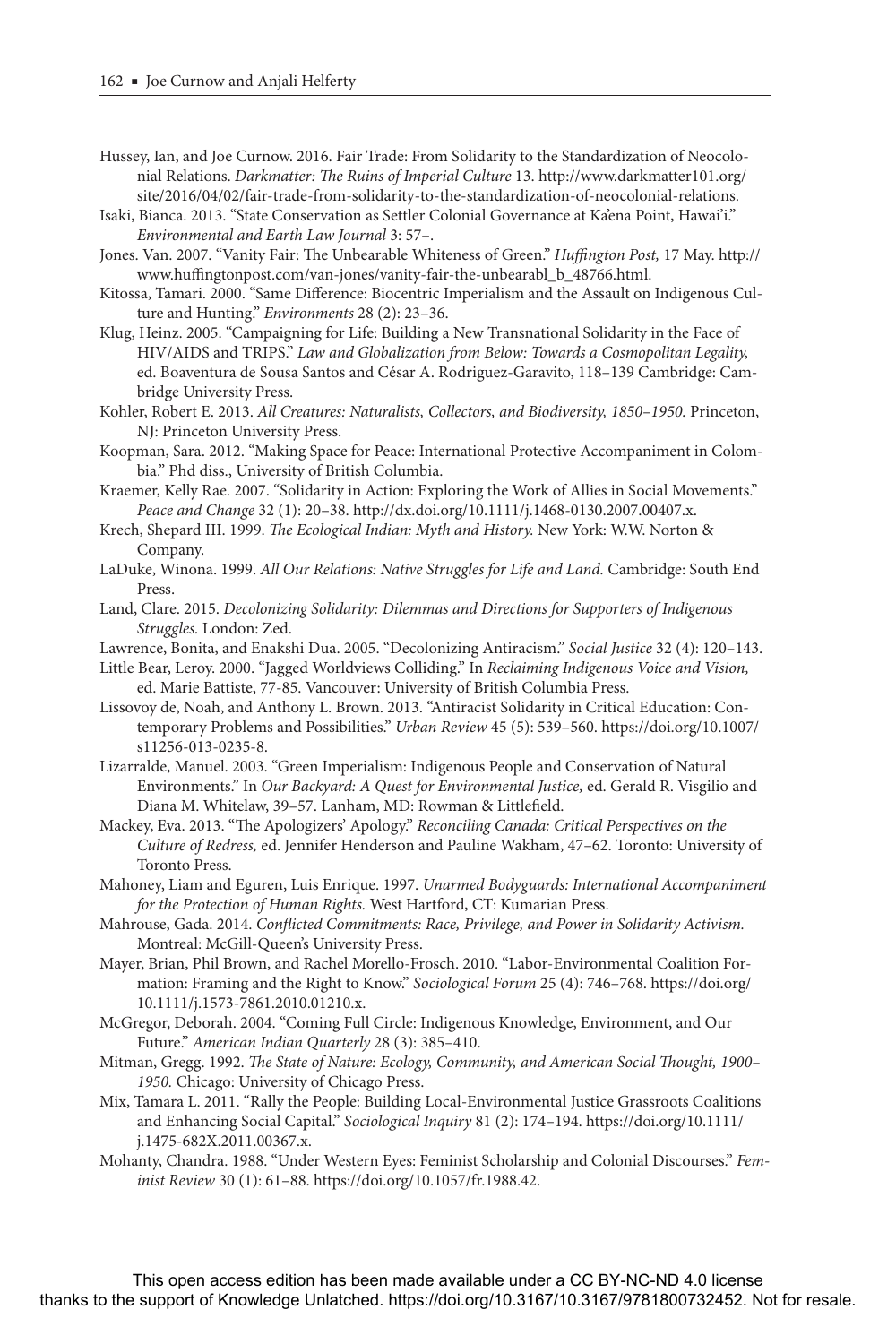- Moreton-Robinson, Aileen. 2004. "Whiteness, Epistemology and Indigenous Representation." in *Whitening Race: Essays in Social and Cultural Criticism,* ed Aileen Moreton-Robinson, 75–88. Acton: Aboriginal Studies Press.
- Morgensen, Scott L. 2015. "A Politics Not Yet Known: Imagining Relationality within Solidarity." *American Quarterly* 67 (2): 309–315. https://doi.org/10.1353/aq.2015.0023.
- Nadasdy, Paul. 2005. "Transcending the Debate over the Ecologically Noble Indian: Indigenous Peoples and Environmentalism." *Ethnohistory* 52 (2): 291–331. https://doi.org/10.1215/00141801 -52-2-291.
- Obach, Brian Keith. 2004. *Labor and the Environmental Movement: The Quest for Common Ground.* Cambridge, MA: MIT Press.
- O'Connor, Roisin. 2016. "Standing Rock: North Dakota Access Pipeline Demonstrators Say White People Are 'Treating Protest Like Burning Man.'" *Independent,* 28 November. http://www .independent.co.uk/arts-entertainment/music/news/standing-rock-north-dakota-access -pipeline-burning-man-festival-a7443266.htmlentertainment/music/news/standing-rock -north-dakota-access-pipeline-burning-man-festival-a7443266.html.
- Olesen, Thomas. 2004. "Globalising the Zapatistas: From Third World Solidarity to Global Solidarity?" *Third World Quarterly* 25 (1): 255–267. http://doi.org/10.1080/0143659042000185435.
- Olesen, Thomas. 2005. *International Zapatismo: The Construction of Solidarity in the Age of Globalization.* Chicago: University of Chicago Press.
- Our Power Campaign. N.D. http://www.ourpowercampaign.org. Retrieved from ourpowercampaign .org.
- Passy, Florence. 2001. "Political Altruism and the Solidarity Movement." In *Political Altruism? Solidarity Movements in International Perspective,* ed. Marco Giugni and Florence Passy, 3–25. Lanham, MD: Rowman & Littlefield
- Petray, Theresa L. 2010 "Support vs. Solidarity: White Involvement in the Aboriginal Movement." *Social Alternatives* 29 (4): 69.
- Pickerill, Jenny. 2009. "Finding Common Ground? Spaces of Dialogue and the Negotiation of Indigenous Interests in Environmental Campaigns in Australia." *Geoforum* 40 (1): 66–79. https:// doi.org/10.1016/j.geoforum.2008.06.009.
- Pollock, Mica. 2008. ""Using and Disputing Privilege: Young U.S. Activists Struggling to Wield 'International Privilege' in Solidarity," *Race/Ethnicity: Multidisciplinary Global Contexts* 1 (2): 227–251.
- Polynczuk-Alenius, Kinga, and Mervi Pantti. 2017. "Branded Solidarity in Fair Trade Communication on Facebook." *Globalizations* 14 (1): 66–80. https://doi.org/10.1080/14747731.2016.1175099.
- Power, Margaret. 2009. "The U.S. Movement in Solidarity with Chile in the 1970s." *Latin American Perspectives* 36 (6): 46–66. https://doi.org/10.1177/0094582X09350763.
- Power, Margaret, and Julie A. Charlip. 2009. "Introduction: On Solidarity." *Latin American Perspectives* 36 (6): 3–9. https://doi.org/10.1177/0094582X09350760.
- Pulido, Laura. 2000. "Rethinking Environmental Racism: White Privilege and Urban Development in Southern California." *Annals of the Association of American Geographers* 90 (1): 12–40. https:// doi.org/10.1111/0004-5608.00182.

Ray, Sarah Jaquette. 2013. *The ecological other: Environmental exclusion in American culture.* Tucson: University of Arizona Press.

- Razack, Sherene. 1998. *Looking White People in the Eye: Gender, Race, and Culture in Courtrooms and Classrooms.* Toronto: University of Toronto Press.
- Razack, Sherene. 2015. *Dying from Improvement: Inquests and Inquiries into Indigenous Deaths in Custody.* University of Toronto Press.
- Regan, Paulette. 2010. *Unsettling the Settler Within: Indian Residential Schools, Truth Telling, and Reconciliation in Canada.* Vancouver: University of British Columbia Press.
- Rippe, Klaus Peter. 1998. "Diminishing Solidarity." *Ethical Theory and Moral Practice* 1 (3): 355–373. https://doi.org/10.1023/A:1009965816147.
- Rose, Fred. 2003. "Labor-Environmental Coalitions." *WorkingUSA* 6 (4): 51–70. https://doi.org/ 10.1111/j.1743-4580.2003.00051.x.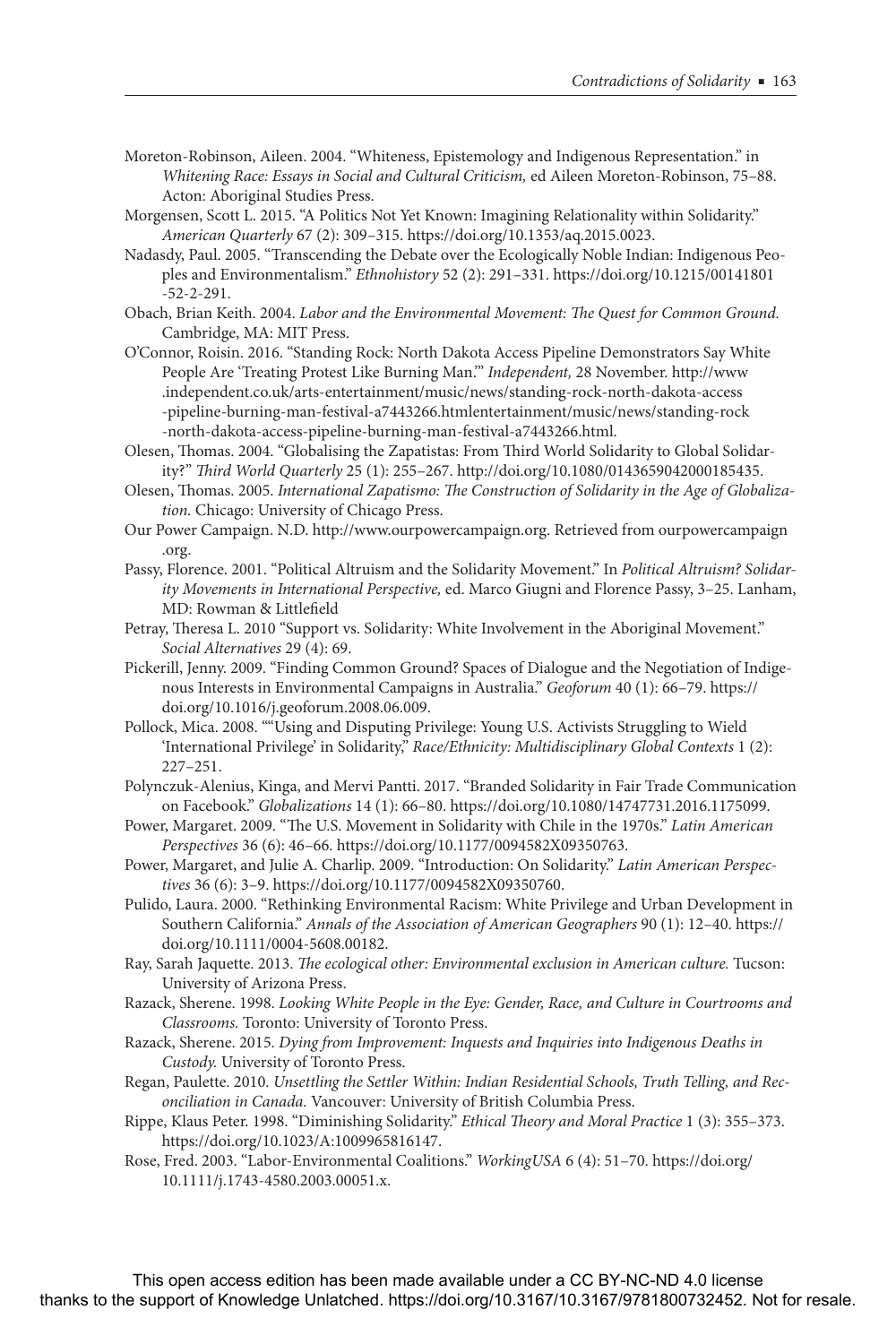- Routledge, Paul. 2003. "Convergence Space: Process Geographies of Grassroots Globalization Networks." *Transactions of the Institute of British Geographers* 28 (3): 333–349. https://doi.org/ 10.1111/1475-5661.00096.
- Scholz, Sally J. 2008. *Political Solidarity.* University Park, PA: Penn State University Press.
- Sharma, Nandita, and Cynthia Wright. 2008. "Decolonizing Resistance, Challenging Colonial States." *Social Justice* 35 (3): 120–138.
- Sherman, Paula. 2010. "Picking up the Wampum Belt as an Act of Protest." In *Alliances: Re/Envisioning Indigenous-non-Indigenous Relations,* ed. Lynne Anne Davis, 114–130. Toronto: University of Toronto Press.
- Shohat, Ella, ed. 2001. *Talking Visions: Multicultural Feminism in a Transnational Age.* Vol. 5. Cambridge, MA: MIT Press.
- Simpson, Leanne Betasamosake. 2011. *Dancing on Our Turtle's Back: Stories of Nishnaabeg Re-creation, Resurgence and a New Emergence.* Winnipeg: Arbeiter Ring.
- Simpson, Leanne Betasamosake. 2014. "Land as Pedagogy: Nishnaabeg Intelligence and Rebellious Transformation." *Decolonization: Indigeneity, Education and Society* 3 (3): 1–25.
- Simpson, Leanne Betasamosake. 2017. *As We Have Always Done: Indigenous Freedom Through Radical Resistance*. Minneapolis: University of Minnesota Press.
- Stamatopoulou-Robbins, Sophia. 2008. "The Joys and Dangers of Solidarity in Palestine: Prosthetic Engagement in an Age of Reparations." *New Centennial Review* 8 (2): 111–160. https://doi. org/10.1353/ncr.0.0029.
- Sundberg, Juanita. 2007. "Reconfiguring North-South Solidarity: Critical Reflections on Experiences of Transnational Resistance." *Antipode* 39 (1): 144–166. https://doi.org/10.1111/j.1467-8330 .2007.00510.x.
- Swalwell, Katy M. 2013. *Educating Activist Allies: Social Justice Pedagogy with the Suburban and Urban Elite.* London: Routledge.
- Tabar, Linda. 2017. "From Third World Internationalism to 'the Internationals': The Transformation of Solidarity with Palestine." *Third World Quarterly* 38 (2): 414–435. https://doi.org/10.1080/ 01436597.2016.1142369.
- Takeda, Louise, and Inge Røpke. 2010. "Power and Contestation in Collaborative Ecosystem-Based Management: The Case of Haida Gwaii." *Ecological Economics* 70 (2): 178–188. https://doi.org/ 10.1016/j.ecolecon.2010.02.007.
- Tasker, John Paul. 2016. "Trudeau Cabinet Approves Trans Mountain, Line 3 Pipelines, Rejects Northern Gateway." CBC, 29 November. http://www.cbc.ca/news/politics/federal-cabinet -trudeau-pipeline-decisions-1.3872828.
- Taylor, Dorceta E. 1989. "Blacks and the Environment: Toward an Explanation of the Concern and Action Gap between Blacks and Whites." *Environment and Behavior* 21 (2): 175–205. https:// doi.org/10.1177/0013916589212003.
- Taylor, Dorceta E. 2000. "The Rise of the Environmental Justice Paradigm: Injustice Framing and the Social Construction of Environmental Discourses." *American Behavioral Scientist* 43 (4): 508–580. https://doi.org/10.1177/0002764200043004003.
- Thorpe, Jocelyn. 2011. "Temagami's Tangled Wild The Making of Race, Nature, and Nation." In Baldwin et al. 2011: 193–210.
- Tilley, Elspeth, and John Cokley. 2008. "Deconstructing the Discourse of Citizen Journalism: Who Says What and Why It Matters." *Pacific Journalism Review* 14 (1): 94–114.
- Todd, Zoe. 2014. "Fish Pluralities: Human-Animal Relations and Sites of Engagement in Paulatuuq, Arctic Canada." *Etudes inuit / Inuit Studies* 38 (1–2): 217–238.
- Traub-Werner, Marion, and Altha J. Cravey. 2002. "Spatiality, Sweatshops and Solidarity in Guatemala." *Social and Cultural Geography* 3 (4): 383–401. https://doi.org/10.1080/1464936021000032469.
- TRC (Truth and Reconciliation Commission of Canada). 2015. *Canada's Residential Schools: The Final Report of the Truth and Reconciliation Commission of Canada.* Vol. 1. Montreal: McGill-Queen's University Press.
- Tuck, Eve, and K. Wayne Yang. 2012. "Decolonization Is Not A Metaphor." *Decolonization: Indigeneity, Education and Society* 1 (1): 1–40.